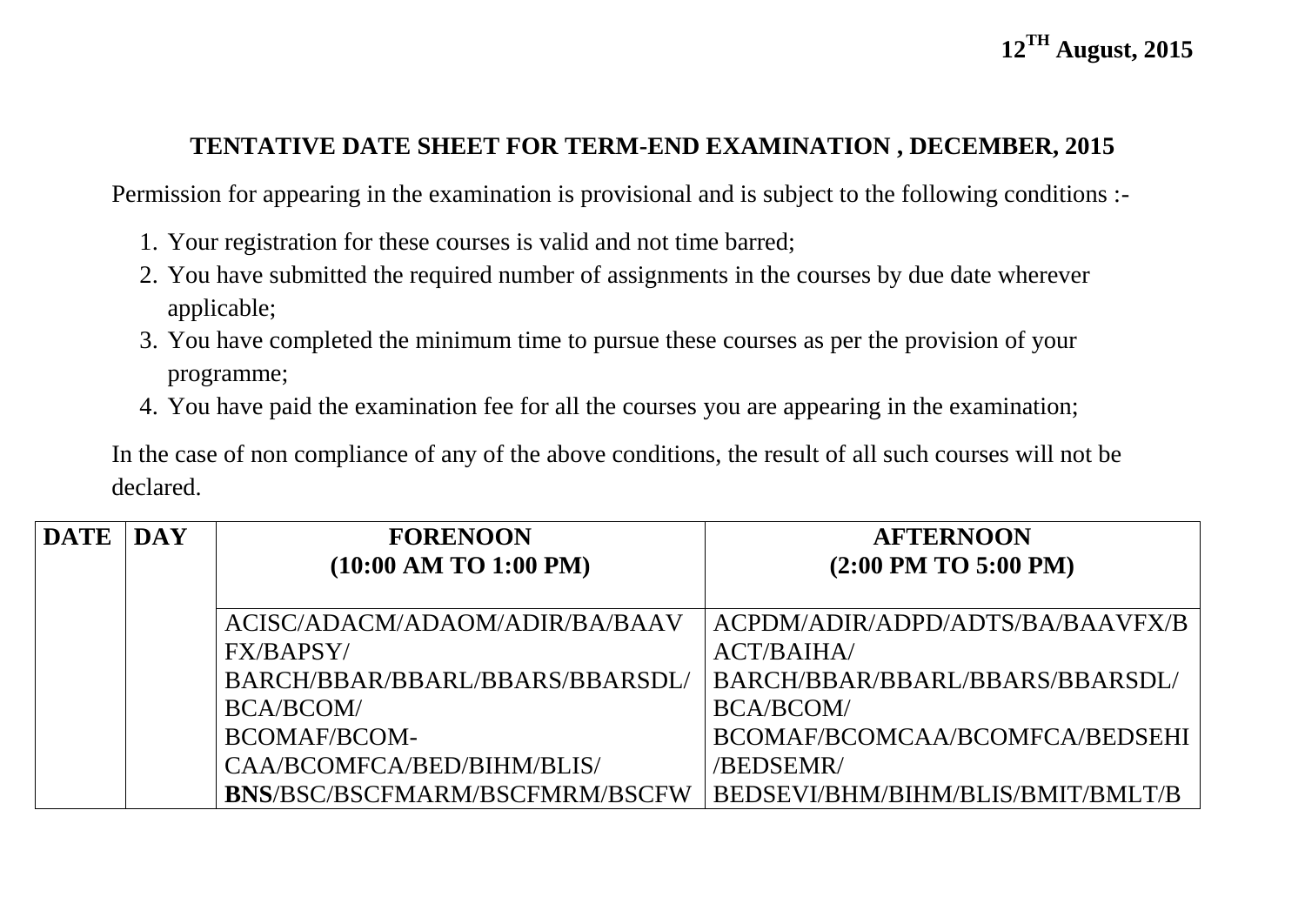| T/BSCLGAD/BSCN/BTAE/BTCLEVI/BTCM    | MRHIT/BNS/                        |
|-------------------------------------|-----------------------------------|
| /BTCSVI/BTECVI/BTELVI/              | BPP/BRTT/BSC/BSCFMRM/BSCFWT/BSCH  |
| BTME/BTMEVI/BTS/BTWRE/CAFÉ/CAHC/    | IHA/BSCHOT/BSCLGAD/BSW/BTAE/BTCL  |
| CAHT/CBS/CCDP/CCP/CCR/CCYP/CDCW/    | EVI/BTCM/BTCSVI/                  |
| CDM/CDO//CES/CFL/                   | BTECVI/BTELVI/BTME/BTMEVI/BTS/BTW |
| CFS/CHBHC/CHR/CIAP/CIAS/CIB/CIHL/CI | <b>RE/CAL/</b>                    |
| S/CIT/CJL/                          | CBS/CCANM/CCITSK/CCLBL/CCPD/CCSS/ |
| CLGMCNCC/COF/CPABN/CPAHM/CPAK       | CELL/CES/                         |
| M/CPATHA/                           | CESECP/CESEHI/CESEMR/CESEVI/CETM/ |
| CPF/CPLT/CPVE/CRD/CSWCJS/CTPM/CTV   | CFE/CFN/                          |
| M/CVAA/                             | CGL/CHCWM/CIE/CIG/CMCHN/CNIN/CNM  |
| CVAP/CVAS/CWHM/DAFE/DCCN/DCE/DC     | /COMMAFS/CTE/CTS/CUL/CWED/DAQ/DB  |
| LE/DCLE(G)/DCLEVI/DCSVI/DCYP/DECE/  | POFA/DCLE/DCLEG/                  |
| DECVI/DELVI/DEME/                   | DCLEVI/DCSVI/DDT/DECVI/DELED/DELV |
| DFPT/DME/DMEVI/DNA/DNS/DTG/DVAP     | I/DEME/DIPP/                      |
| FV/DWM/                             | DIR/DME/DMEVI/DMLT/DMT/DNHE/DNS/  |
| <b>MAAE/MAAN/MADE/MADE/MAEDU/MA</b> | DPE/                              |
| H/MAPC/                             | DPLAD/DPVCPO/DRIT/DTS/DUL/DWED/E  |
| MAPP/MARD/MBA/MBAAVBM/MBABM/        | <b>MVAIHM/</b>                    |
| MBACT/                              | MAEDS/MAGD/MAPD/MAPY/MAWGS/MB     |
| MBAEV/MBAFT/MBAITM/MBAMAFCI/M       | $A-ARMY/$                         |
| <b>BAMAFCI</b> /                    | MBAEV/MBAFM/MBAFT/MBAIHM/MBAM     |
| <b>MBARS-</b>                       | AFCI/                             |
| ARMY/MBATEXM/MCA/MCOMIDT/MEC/       | MBARS/MBATEXM/MCA/MCOM/MCOMB      |
| MED/MEG/MHD/MHIPDE/MIPL/MP/MPA/     | PCG/MCOMFT/MCOMMIDT/MEDSEHI/ME    |
| MPBF/MPHILTT/MPJILCO/MPS/MSCCRD/    | DSELD/MEDSEMR/                    |
| MSCDFSM/                            | MEDSEVI/MGPS/MHA/MLIS/MP/MPB&F/   |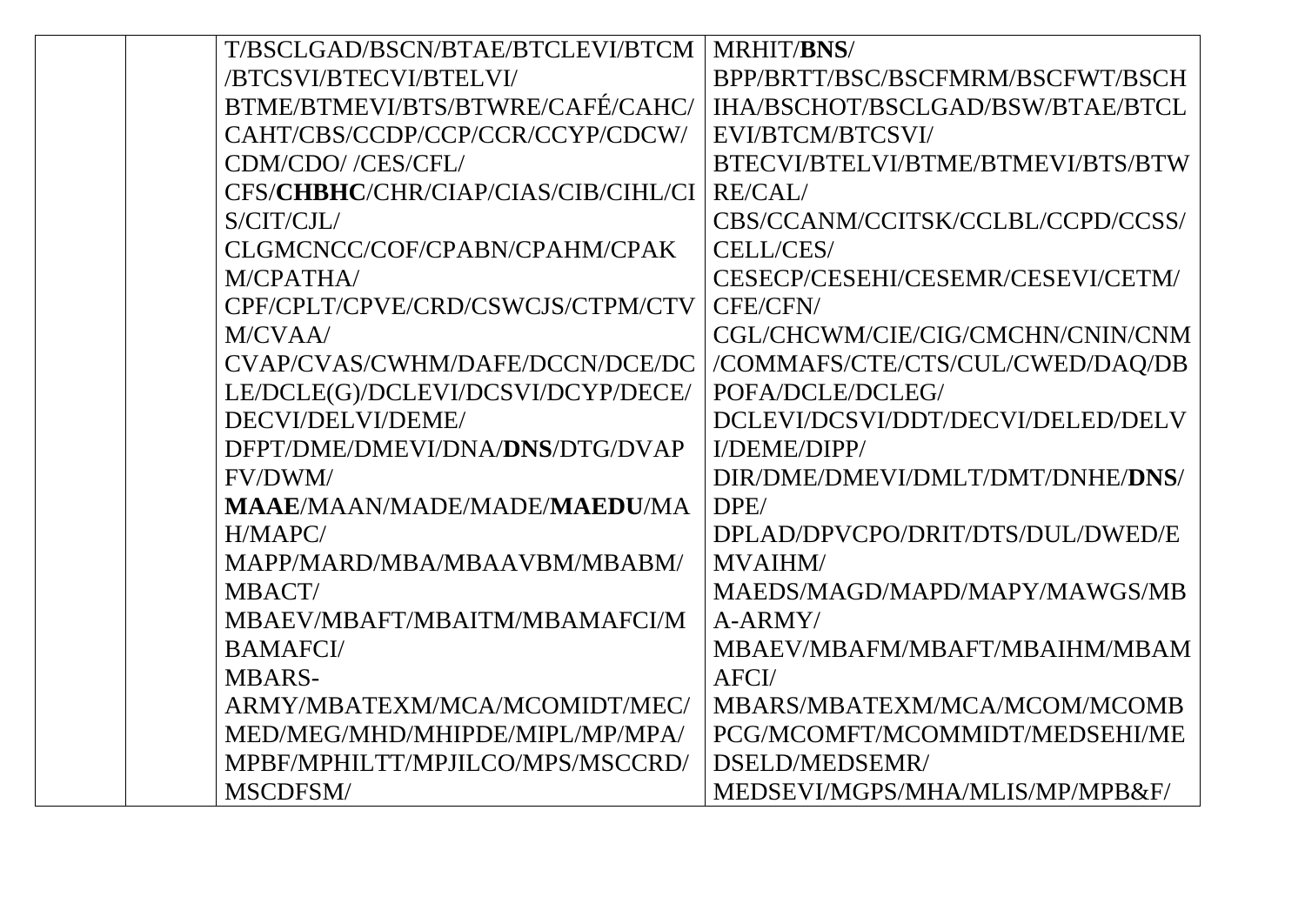|        |            | MSCFMRM/MSCFWT/MSCLGAD/MSCVM             | MPS/                              |
|--------|------------|------------------------------------------|-----------------------------------|
|        |            | CD/                                      | MSCCFT/MSCCRD/MSCDFSM/MSCFMRM/    |
|        |            | MSDOBI/MSO/MSW/MTECHCS/MTECHS            | MSCFWT/                           |
|        |            | D/                                       | MSCLGAD/MSCVMCD/MSMACS/MTM/PG     |
|        |            | MTECHSR/MTECHST/MTECHTC/PGCAE/           | CBHT/PGCCL/                       |
|        |            | PGCAP/                                   | PGCCLOL/PGCEDS/PGCEPD/PGCGI       |
|        |            | PGCCP/PGCE/PGCHI/PGCIATIVI/PGCMI/P       | PGCGPS/PGCMHT/PGCPDN/PGDAC/PGDA   |
|        |            | GCML/                                    | CP/PGDCFT/PGDCJ/PGDDHM/PGDDM/PG   |
|        |            | PGCOI/PGCPDT/PGCPP/PGCQM/PGDAE/P         | DEDS/PGDENLW/                     |
|        |            | GDAPP/                                   | PGDESD/PGDFIMKT/PGDFSTYDM/PGDFT   |
|        |            | PGDAST/PGDBE/PGDBP/PGDCC/PGDDE/P         | /PGDGBL/                          |
|        |            | GDDM/                                    | PGDGM/PGDGPS/PGDHHM/PGDIBO/PGDI   |
|        |            | PGDEMA/PGDET/PGDFCS/PGDFIMKT/PG          | PR/                               |
|        |            | DFMP/                                    | PGDIS/PGDLAN/PGDMCH/PGDPD/PGDPD   |
|        |            | PGDFSQM/PGDGBL/PGDHE/PGDHEM/PG           | N/PGDSLM/                         |
|        |            | DHIVM/                                   | PGDSS/PGDWGS/PGPCSEHI/PGPCSEMR/P  |
|        |            | PGDICG/PGDIPR/PGDLAN/PGDMRR/             | <b>GPCSEVI/</b>                   |
|        |            | PGDPM/PGDPPED/PGDPSM/PGDRD/PGD           | PGPDSEHI/PGPDSEMR/PGPDSEVI/PHDDR  |
|        |            | <b>REPYDL/</b>                           | /PHDFL/                           |
|        |            | PGDSS/PGDSW/PGDSWT/PGDT/PGDTRM/          | PHDLIS/RSO (MHIL/PHD)/            |
|        |            | PGDUG/                                   |                                   |
|        |            | PGDUPDL/PGJMC/PHDAU/PHDCO/PHDHI          |                                   |
|        |            | S/PHDLE/                                 |                                   |
|        |            | PHDPBA/ <b>PHDPC</b> /PHDPFVA/PHDPS/PHDT |                                   |
|        |            | S/PHDTT/                                 |                                   |
|        |            | PHDVET/RSO(MPHIL/PHD)/                   |                                   |
| 1.12.1 | <b>TUE</b> | ASP-01*/BET-011*/BFN-001                 | BAHI-001/BAS-023/BCSSI-001/BCSSI- |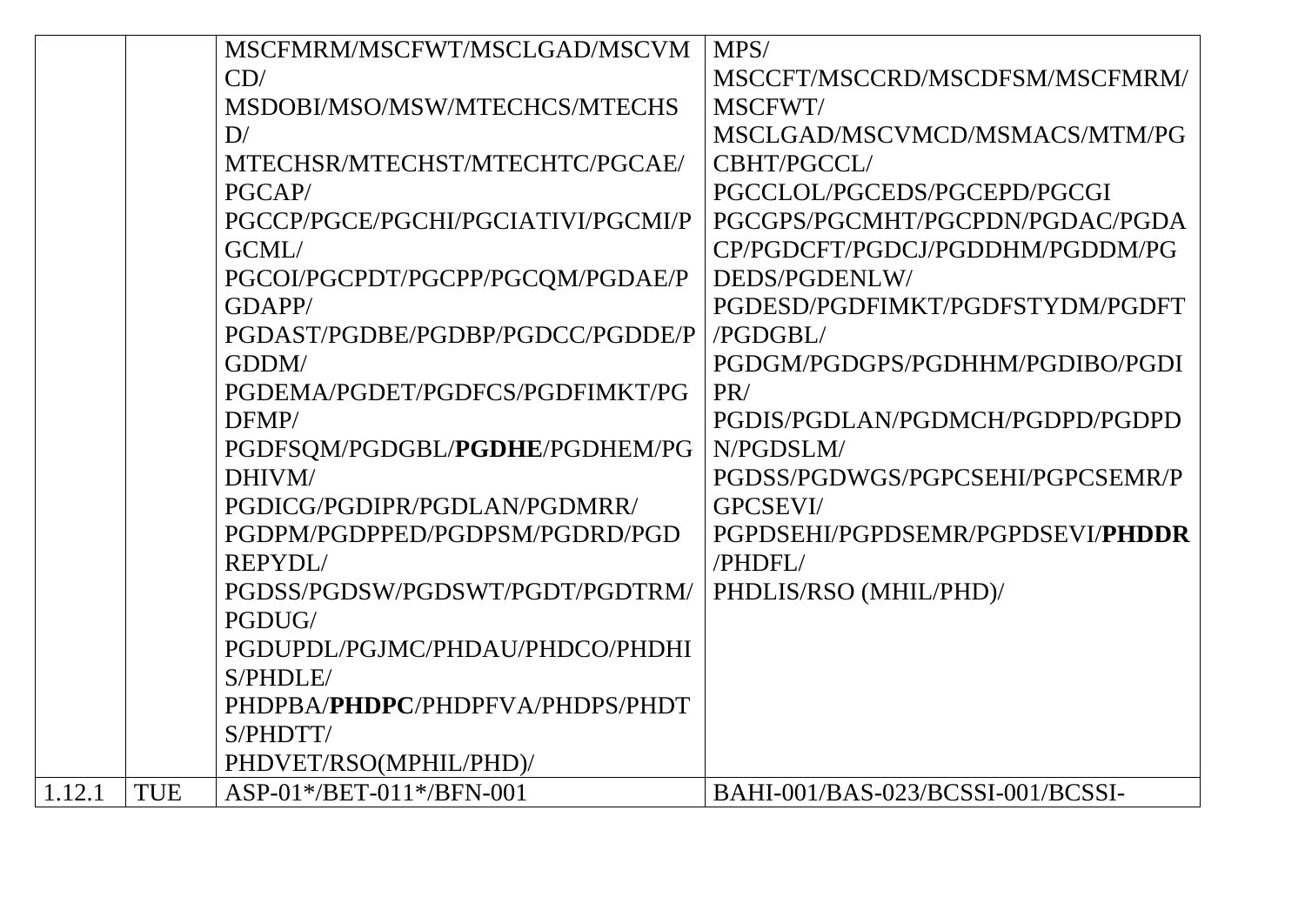| 5      |            | BFW-025/BHY-053/BLE-035/BME-               | 002/BHY-021/BICE-027/BICS-011/BIEE-    |
|--------|------------|--------------------------------------------|----------------------------------------|
|        |            | 001/BNS-101/ <b>BPC-006*/BULE-001/CHE-</b> | 033*/BIEEE-002/BIEL-009/BIME-024*/BLE- |
|        |            | $01/CHE-02/CIT-01*/ET-101A/LSE-$           | 011/BLI-221/BLS-01/BME-023/BMS-        |
|        |            | 03*/MAH-001/MANI-001/MCTE-022/MDT-         | 001*/BOS-001/BRS-001/BWEF-002/CS-      |
|        |            | 001/MEDS-041/MEG-01/MES-011/MES-           | 72*/CTE-01*/ GR-3/IBO-01/MEDS-         |
|        |            | $051/MHD-01*MHI-01/MIP-101/MIR-$           | 001/MGSE-001/MHA-01/MLI-001*/MLI-      |
|        |            | 021/MJM-001/MPCE-011*/MPCE-                | 101/MMD-011*/MME-201/MMT-              |
|        |            | 021*/MPCE-031*/MPS-001/MRR-101*/MS-        | 001@/MPY-001/MTT-001*/MWG-007/         |
|        |            | 01/MSD-011/OAH-001/OXE-21/OXE-             |                                        |
|        |            | 22/PGDTRM-02                               |                                        |
| 2.12.1 | <b>WED</b> | BAR-053/BAS-014/BCOA-001*/BFN-             | BAS-024/BET-021*/BFWE-043/BHY-         |
| 5      |            | 002/BFWE-041/BHY-054/BICE-016/BICS-        | 027/BICEE-015/BICS-005/BIEE-005/BIEL-  |
|        |            | 032*/BICSE-009/BIEEE-008/BIELE-            | 003/BLE-012/BLS-02/BME-008/BPY-        |
|        |            | 009/BIMEE-007/BLE-036/BPY-010/BULE-        | 002/BRS-002/CTE-02*/MCO-01/MCS-        |
|        |            | 002/CIC-02/CNSDC-001/MAH-02/MAM-           | 031/MFT-001/MGSE-002/MHA-04/MHY-       |
|        |            | 001*/MBP-001/MCC-001*/MDT-002/MEC-         | 007/MME-004/MPY-002/MTT-002/PHE-       |
|        |            | 001/MEG-02/MES-012/MFC-001/MHD-            | $16*/TS - 01/$                         |
|        |            | 02/MJM-002/MPA-011/MPSE-011*/MS-           |                                        |
|        |            | $02/MSW-001/MTE-10*/OAH-002/$              |                                        |
| 3.12.1 | <b>THU</b> | AOM-01*/BAR-055/BCE-031*/BEDS-             | BAHI-002/BCS-011/BCSSI-003/BCSSI-      |
| 5      |            | 001/BEE-031*/BFN-003/BFW-026/BHY-          | 004/BFW-018/BFW-046/BFW-063/BHY-       |
|        |            | 055/BICEE-009/BICS-036*/BICSE-             | 022/BICE-003/BICE-007/BIEL-028*/BIME-  |
|        |            | 003/BIEE-037*/BIEL-001/BIEL-036*/BIME-     | 002/BLE-013/BLI-222/BME-024/BME-       |
|        |            | 026*/BIMEE-004/BLE-037/BME-002/BNS-        | 051/BMS-002*/BOS-003/BRS-003/BWEE-     |
|        |            | 102/BPC-001*/BULE-003/ CHE-04*/CIT-        | $004*/CS$ -75*/CTE-03*/ET-302B/MCT-    |
|        |            | 02*/ET-581F/MAH-003/MANI-002/MDT-          | 074/MEDS-002/MFW-049/MHA-06/MHY-       |
|        |            | 004/MEDS-042/MEG-03/MES-013/MES-           | 003/MLE-021/MLI-002*/MLII-101/MMD-     |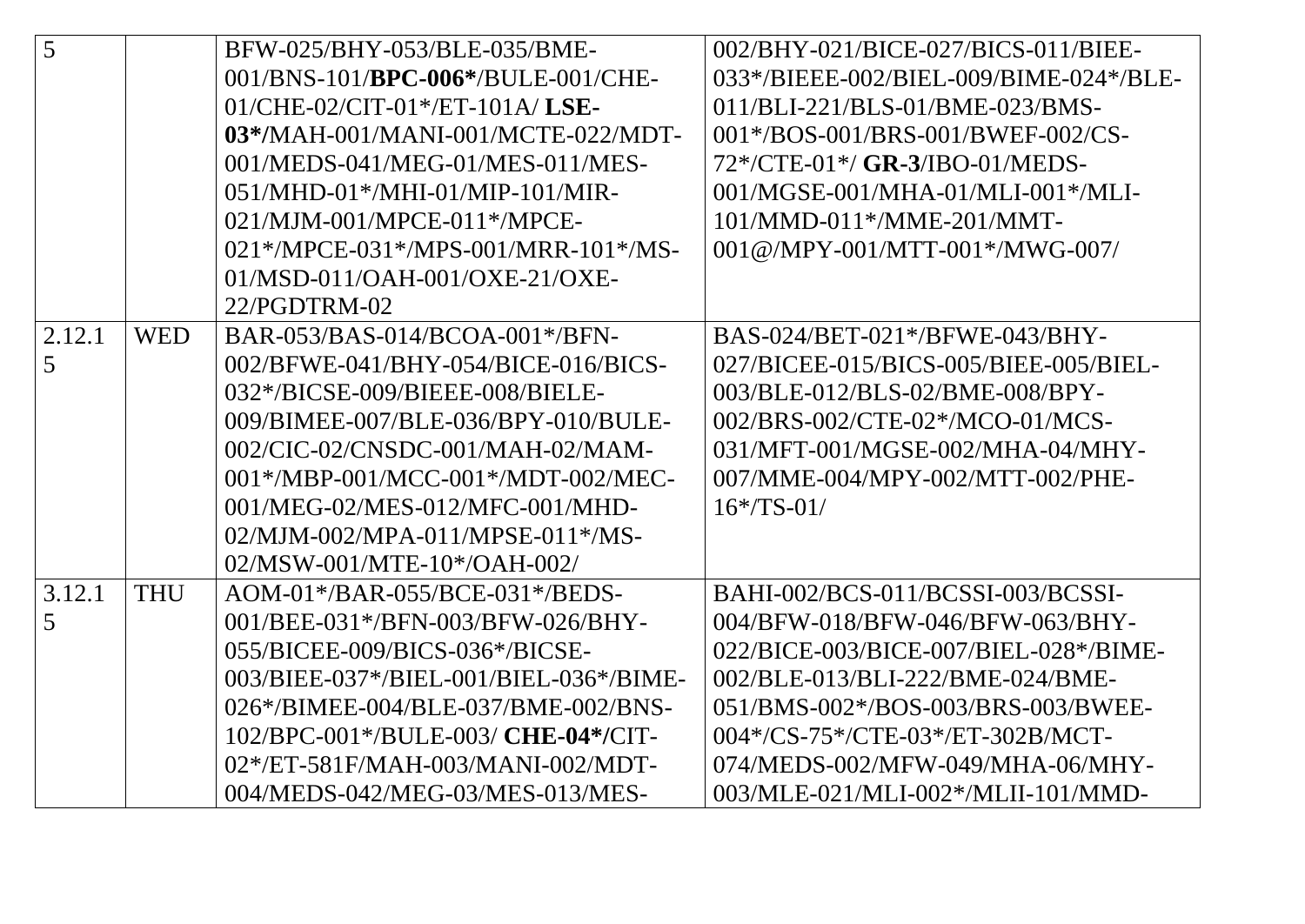|        |            | 052/MHD-03/MHI-02/MIP-102/MIR-         | 012*/MME-202/MMT-002@/MPYE-                             |
|--------|------------|----------------------------------------|---------------------------------------------------------|
|        |            | 022/MPCE-012*/MPCE-022*/MPCE-          | 001/MSD-012/MTT-003/MWG-005/PCO-                        |
|        |            | 032*/MPS-002/MRR-102*/MS-03/OAH-       | $01*/TS-03/$                                            |
|        |            | 003/OXE-23/OXE-24/PGDTRM-03/           |                                                         |
| 4.12.1 | <b>FRI</b> | AFW-01/BAR-056/BFWE-044/BHDA-          | BAS-025/BCE-041*/BFW-019/BFW-                           |
| 5      |            | 101/BHY-056/BICEE-007*/BULE-004/CIC-   | 047/BFW-064/BHY-011/BHY-028/BICE-                       |
|        |            | 05/ES-311/ET-101B/LT-01*/MAH-004/MBP-  | 008/BICS-012/BICS-028*/BIEE-028*/BIEEE-                 |
|        |            | 002/MCC-002*/MDT-003/MEC-002/MEG-      | $015/BIEL-010/BIEL-032*/BIME-$                          |
|        |            | 04/MES-014/MES-055/MFC-002/MHD-        | 021*/BIMEE-024/BLE-014/BLS-03/BPY-                      |
|        |            | 04/MPA-012/MPSE-012*/MS-04/MSW-        | 008/BRL-006/BRS-004/CTE-04*/ET-                         |
|        |            | $002/OAH-004/$ PHE-10 <sup>*</sup> /   | 302A/MCO-03/MCS-032/MCT-075/MGSE-                       |
|        |            |                                        | 003/MHA-08/MHY-017/MHY-021/MME-                         |
|        |            |                                        | 005/MPYE-008/MTT-004/RFLE-006/TS-06/                    |
| 5.12.1 | <b>SAT</b> | AED-01*/BAR-059/BAS-015/BEDS-          | BAHI-003/BAHI-021/BAHI-031/BAHI-                        |
| 5      |            | 002/BET-012*/BFW-027/BICE-018/BIELE-   | 071/BCE-061*/BCSSI-005/BCSSI-006/BFW-                   |
|        |            | 007/BIMEE-021/BME-003/BNS-011/BNS-     | 020/BFW-048/BFW-065/BHY-023/BICEE-                      |
|        |            | 103/BPC-002*/CIT-03*/CNSHC-001/CPI/ES- | 017/BICS-007/BIEE-007/BIEE-034*/BIEL-                   |
|        |            | 312/ET-532A/ET-535A/MAH-005/MAM-       | 005/BIME-033*/BIMEE-008/BME-025/BMS-                    |
|        |            | 002/MAN-001/MCS-051/MDT-005/MEDS-      | 003*/BSWE-001/BWEE-005*/CS-611*/CTE-                    |
|        |            | 043/MEG-05/MES-015/MES-053/MHD-        | 05*/ET-105B/IBO-04/MCS-011/MEDS-                        |
|        |            | 05/MHI-03/MIP-103/MIR-023/MJM-         | 003/MHA-09/MHY-02/MLE-011/MLE-                          |
|        |            | 003/MPCE-013*/MPCE-023*/MPCE-          | 022/MLI-003*/MLII-102/MMD-013*/MME-                     |
|        |            | 033*/MPS-003/MRR-103*/MS-05/MSD-       | 203/MMT-004*/MPYE-002/MTT-005/MWG-                      |
|        |            | 013/MSW-031/MTE-03*/OAH-005/ONR-       | $010$ /OMT- $101$ <sup>*</sup> /RFLE- $007$ /TS- $07$ / |
|        |            | 001*/PGDTRM-06/                        |                                                         |
| 7.12.1 | <b>MON</b> | $ACS-01/BAR-063/BAS-001/BEDS-$         | BASE-002/BASE-003/BASE-005/BET-                         |
| 5      |            | 003/BICE-022/BICEE-006*/BICS-026/BIEE- | 022*/BFW-021/BFW-066/BFWE-001/BHY-                      |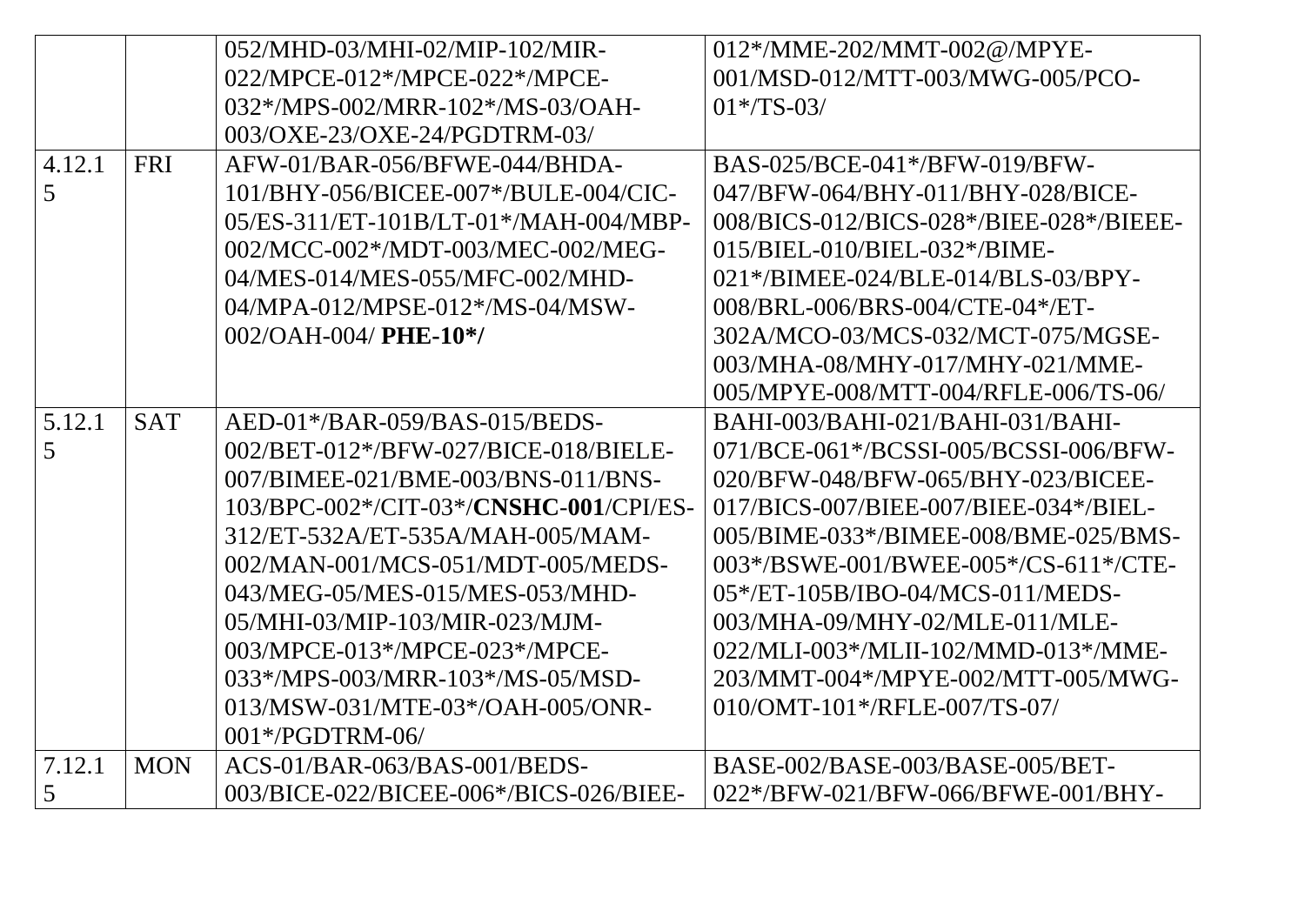|        |            | 026/BIEL-025/BIME-020/BNA-014/CHE-         | 029/BIEEE-003/BIELE-004/BIMEE-019/BLI-       |
|--------|------------|--------------------------------------------|----------------------------------------------|
|        |            | 06*/ES-313/ET-521B/MAH-006/MBP-            | 223/BLS-04/BME-009/BPY-004/BRL-007/ET-       |
|        |            | 003/MCC-003*/MEC-003/MEG-06/MES-           | 533B/ET-540B/FST-01/MCS-021/MES-             |
|        |            | 016/MESE-060/MESE-061/MESE-                | 004/MFT-002/MGSE-006/MHA-10/MHY-             |
|        |            | 064/MESE-066/MESE-067/MFC-003/MHD-         | 018/MHY-036/MPYE-009/MTM-01/MWG-             |
|        |            | 06/MPA-001*/MPA-013/MPA-021/MPSE-          | 001/                                         |
|        |            | 013*/MS-06/MSW-003/OAH-006/OAPI-           |                                              |
|        |            | $011*/PGDTRM-07/$                          |                                              |
| 8.12.1 | <b>TUE</b> | AHE-01/BAR-044/BAS-002/BCE-032*/BCS-       | BAHI-004/BAHI-022/BAHI-032/BAHI-             |
| 5      |            | 031/BFW-028/BICE-001/BICE-020/BIME-        | 072/BAS-010/BFW-022/BFWE-003/BHY-            |
|        |            | $016/BME - 004/BME - 032*/BNA - 021/BNS -$ | 012/BHY-024/BICEE-011/BICS-008/BIEE-         |
|        |            | 012/BNS-104/BPC-003*/CNCC-01/ES-           | 008/BIEE-035*/BIEL-006/BIME-006/BIME-        |
|        |            | 314/ES-331/ET-533A/MAE-001/MAH-            | 025*/BIMEE-023/BME-027/BME-055/BNS-          |
|        |            | 007/MAN-002/MEDS-044/MES-054/MES-          | $015/BOS - 004/BRL - 001*/BSHF - 101/BSWE -$ |
|        |            | 101/MHD-07*/MHI-04/MIP-104/MPC-            | 002/BWEE-006/DNHE-01/FHS-01/IBO-             |
|        |            | 001*/MPSE-001*/MRR-104*/MS-07/MSD-         | 5/MCS-033*/MEDS-005/MES-005/MHA-             |
|        |            | 014/MSW-005/MVP-001/OAH-007/OLP-           | 13/MHY-004/MLE-012/MLI-004*/MLI-             |
|        |            | $001*/$                                    | 102/MMD-014*/MMT-005@/MPYE-                  |
|        |            |                                            | 003/MTM-02/ODS-001/OEY-001/OUL-              |
|        |            |                                            | $001/PHE-11*/$                               |
| 9.12.1 | <b>WED</b> | AMK-01*/BAR-045/BAS-018/BEDS-              | $AOR-01*$ /BAHI-005/BAHI-023/BAHI-           |
| 5      |            | 004/BFW-029/BFW-067/BFWE-011/BFWE-         | 034/BAHI-051/BAHI-073/BCE-042*/BCE-          |
|        |            | 016/BFWE-025/BICE-015/BICEE-               | 062*/BEE-042*/BHY-030/BICE-004/BICS-         |
|        |            | 008*/BIEEE-006*/BIME-014/BLE-031/ES-       | $029*$ /BICSE-010/BIEE-029*/BIEEE-           |
|        |            | 318/ES-332/ET-105A/LMT-01/MAE-             | 009/BIEL-029*/BIELE-018/BIME-                |
|        |            | 002/MAH-008/MAM-003/MANI-003/MCC-          | 027*/BIMEE-014/BLI-224/BLS-05/BME-           |
|        |            | 004*/MCS-052*/MEC-004/MES-102/MPA-         | 031/BNS-017/BRS-008/CS-74*/DNHE-02/ET-       |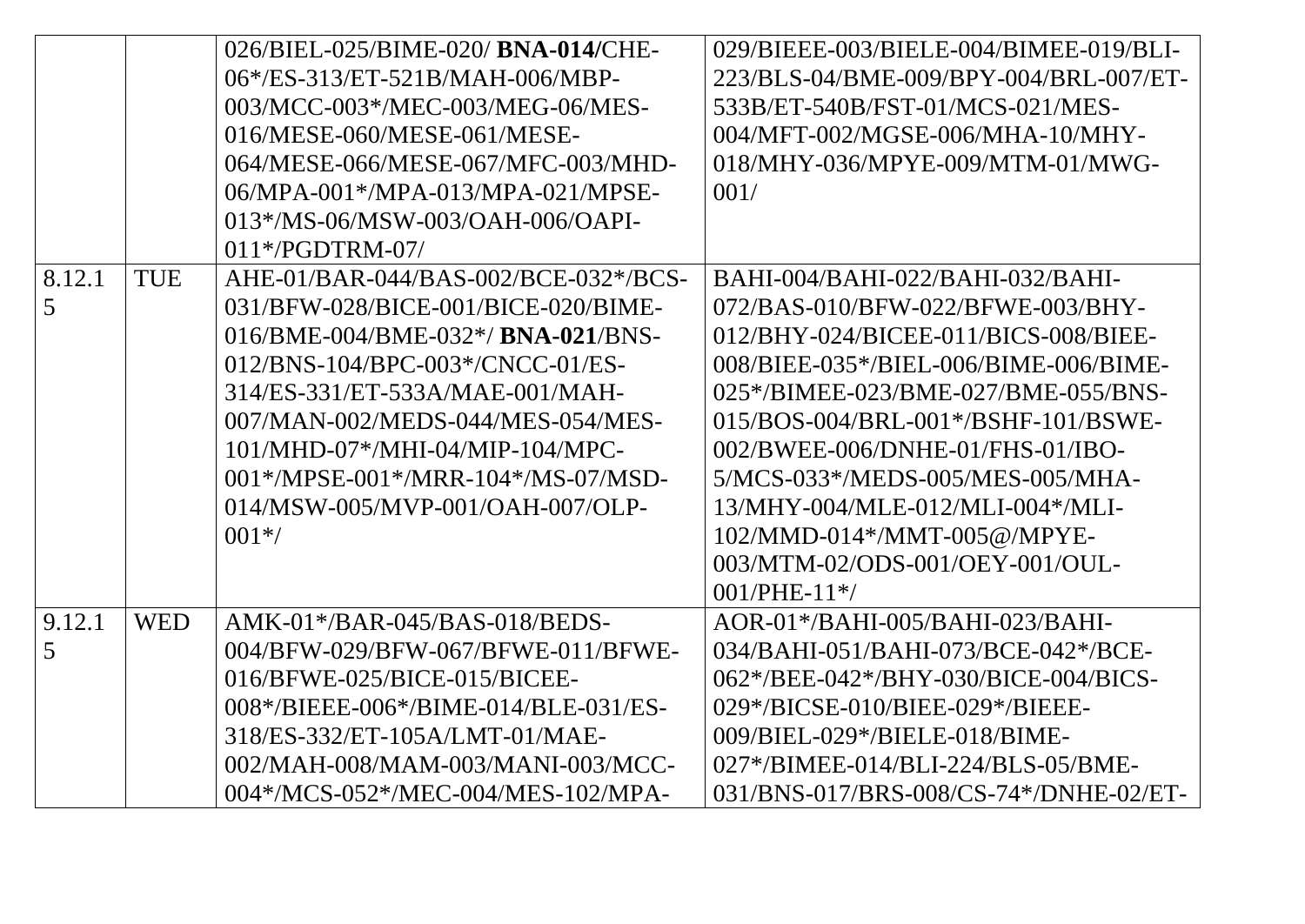|              |            | 002*/MPA-014/MPS-004/MS-08/MSW-<br>$004$ /ONR-002*/PGDTRM-01/                                                                                                                                                                                                                                                                                                                                                               | 532B/ET-581C/FEG-01*/FHD-02*/IBO-<br>$6/MCS-012/MDS-010/MED-001*/MEDS-$<br>006/MFN-021/MGP-005/MGSE-020/MHA-<br>014/MHY-009/MIP-001*/MLE-023/MPYE-<br>$010/MTM-05/OSS-101*/$                                                                                                                                                                                                                                                          |
|--------------|------------|-----------------------------------------------------------------------------------------------------------------------------------------------------------------------------------------------------------------------------------------------------------------------------------------------------------------------------------------------------------------------------------------------------------------------------|---------------------------------------------------------------------------------------------------------------------------------------------------------------------------------------------------------------------------------------------------------------------------------------------------------------------------------------------------------------------------------------------------------------------------------------|
| 10.12.<br>15 | <b>THU</b> | $AMT-01/BAR-049/BAS-016/BET-013*/BHY-$<br>043/BICE-009/BICS-013/BIEEE-011/BIEL-<br>011/BIMEE-013/BLE-032/BME-005/BNS-<br>105/BPC-004*/BPVI-001*/CNCC-02/CYP-<br>01/ES-315/ES-333/ET-521D/ET-537B/MAE-<br>003/MAH-011/MAV-003/MBP-004/MCS-<br>053/MEDSE-046/MEG-09/MES-103/MESE-<br>057/MESE-058/MESE-059/MFC-004/MFW-<br>015/MHI-05/MIP-105/MPC-002*/MPSE-<br>$002$ */MRR- $005$ */MS- $09/MSO$ -001/MSW-<br>009/OAPI-012*/ | BFW-023/BFWE-005/BHY-025/BICEE-<br>018/BICSE-011/BIEEE-018/BIELE-<br>005*/BIELE-012/BIME-003/BME-028/BME-<br>052*/BOS-005/BPVI-011*/BRL-008/BRS-<br>010/BSWE-003/BWEE-007/CIE-01/CS-<br>73/DHHM-01/DNHE-03/ET-201A/MCO-<br>04/MCS-013*/MEDS-008/MES-006/MFT-<br>003/MHA-018/MHY-001/MHY-005/MLE-<br>013/MLI-005*/MLII-103/MMDE-<br>$015*/MMDE-016*/MMT-007*/MPYE-$<br>004/MST-015/MTM-06/ODS-002/OUL-<br>$002$ /PHE-13 <sup>*</sup> / |
| 11.12.<br>15 | <b>FRI</b> | ANC-01/BAS-021/BFW-030/BFW-<br>068/BFWE-012/BFWE-017/BFWE-026/BHY-<br>044/BICS-022/BIEE-022/BIEL-020/BIME-<br>017/BLE-033/BME-010/BNRI-101*/BNS-<br>013/BPY-007/DECE-01/ES-316/ES-341/ET-<br>523A/MAH-012/MANE-001/MEC-005/MEC-<br>105/MEG-11/MES-104/MESE-062/MFW-<br>010/MPA-003*/MPA-022/MS-10/MVE-<br>001/MVPI-001*/OIEL-001*/OLPI-                                                                                     | $APM-01/BAHI-006/BAHI-024/BAHI-$<br>036/BAHI-074/BAR-073/BAS-011/BET-<br>023*/BFW-024/BHDF-101/BHY-031/BICE-<br>019/BICSE-012/BIEEE-012/BIELE-<br>013/BIME-004/BLS-06/BME-035/BME-<br>057/BNS-018/BPVI-021*/BPVI-031*/BRL-<br>002*/BRS-011//CFN-01/CIE-02/ET-535B/ET-<br>536A/MCFT-001/MCO-05/MCS-022/MDS-<br>011/MFN-022/MGPE-008/MGSE-004/MHA-                                                                                      |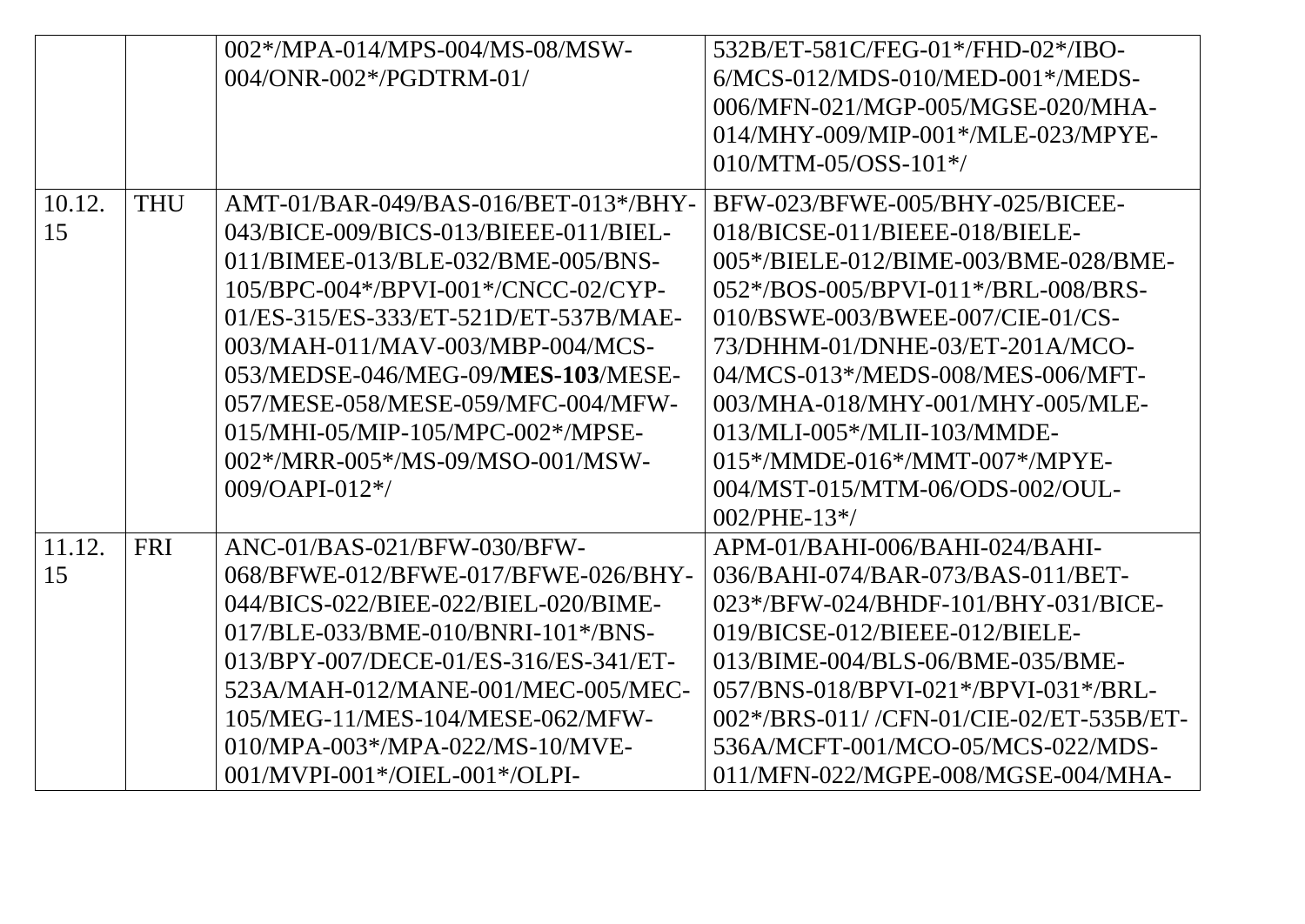|        |            | $001*/PGDTRM-04/$                      | 19/MHY-016/MIL*#/MIP-002*/MPYE-        |
|--------|------------|----------------------------------------|----------------------------------------|
|        |            |                                        | $011/MTM-07/$                          |
| 12.12. | <b>SAT</b> | ACC-01/BAR-034/BHY-045/BICE-           | BAS-007/BCE-051*/BHY-026/BICEE-        |
| 15     |            | 002/BICEE-010/BICS-003/BICSE-008/BIEE- | 019/BICS-009/BICS-030*/BIEE-009/BIEE-  |
|        |            | 003/BIEEE-007/BIEL-002/BIELE-          | 030/BIEL-007/BIEL-030*/BIME-009/BIME-  |
|        |            | 008/BIMEE-006/BME-033*/BNS-106/BPVI-   | 022*/BLI-225/BME-029/BOS-007/BPOI-     |
|        |            | 041*/BPYE-001/CYP-02/ES-317/ES-342/ET- | 001/BPVI-012*/BRS-012/BSWE-004/BWEE-   |
|        |            | 102/LT-02/LT-03/LT-04/MAE-005/MAH-     | 008/CFN-02/CIE-03/CS-610*/DHHM-        |
|        |            | 013/MAM-004*MBP-005/MCSE-003/MEG-      | 02/ECO-03*/ET-501A/MCO-06/MCS-         |
|        |            | 10/MES-056/MES-071/MES-111/MFW-        | 014/MEDS-009/MES-007/MGPE-010/MHA-     |
|        |            | 011/MIP-106/MPA-023/MPC-003*/MPSE-     | 20/MHY-006/MLE-014/MLE-014/MLI-        |
|        |            | 003*/MRR-006*/MRS-002/MS-11/MSD-       | 006*/MLII-104/MMDE-017*/MMDE-          |
|        |            | 016/MSO-002/MSW-032/MSWE-003/ONR-      | 018*/MMDE-019*/MMT-003*/MPYE-          |
|        |            | 003/                                   | 005/MS-61/OEY-002/PHE-14*/             |
| 14.12. | <b>MON</b> | BAR-035/BAS-004/BFW-031/BFW-           | BAHI-007/BAHI-025/BAHI-037/BAHI-       |
| 15     |            | 069/BFWE-013/BFWE-018/BFWE-027/BICS-   | 053/BAHI-077/BAS-019/BCE-043*/BEE-     |
|        |            | 023/BICSE-005*/BIEE-023/BIEEE-         | 001/BHY-037/BICSE-018/BIEEE-004/BIELE- |
|        |            | 005*/BIEL-021/BIELE-006*/BIMEE-        | 015/BIMEE-001/BLS-07/BME-011/BME-      |
|        |            | 022/BIMEE-029*/BNA-011*/BNRI-          | 058/BOS-014/BPOI-002/BPR-001/BPVI-     |
|        |            | 102*/BPVI-002*/BPYE-002/EEC-19*/ES-    | 022*/BPVI-032*/BRL-003*/CFN-03/CIE-    |
|        |            | 319/ES-343/ET-204B/MAEE-001/MAH-       | 04/CS-06/ECO-05*/ET-521A/ET-537A/LSE-  |
|        |            | 014/MANE-002/MECE-001/MES-112/MFW-     | 05*/MCFT-006/MCH-001/MCS-023/MDS-      |
|        |            | $012/MPA - 004$ */MPA-015/MS-21/MS-    | 001/MED-003*/MED-009/MFT-004/MGPE-     |
|        |            | 55/MSW-006/MTE-12*/OAPI-               | 011/MGSE-007/MHY-010/MIP-003*/MPYE-    |
|        |            | $013*/PGDTRM-05/$                      | 012/MS-423/MS-62/MTM-03/MWG-002/       |
| 15.12. | <b>TUE</b> | ATR-01/BET-014*/BFE-101/BFW-           | BAR-074/BAS-008/BCE-052*/BES-001/BHY-  |
| 15     |            | 007/BFWE-019/BICEE-002/BIEE-001/BIEE-  | 042/BICEE-020/BICS-010/BIEE-010/BIEE-  |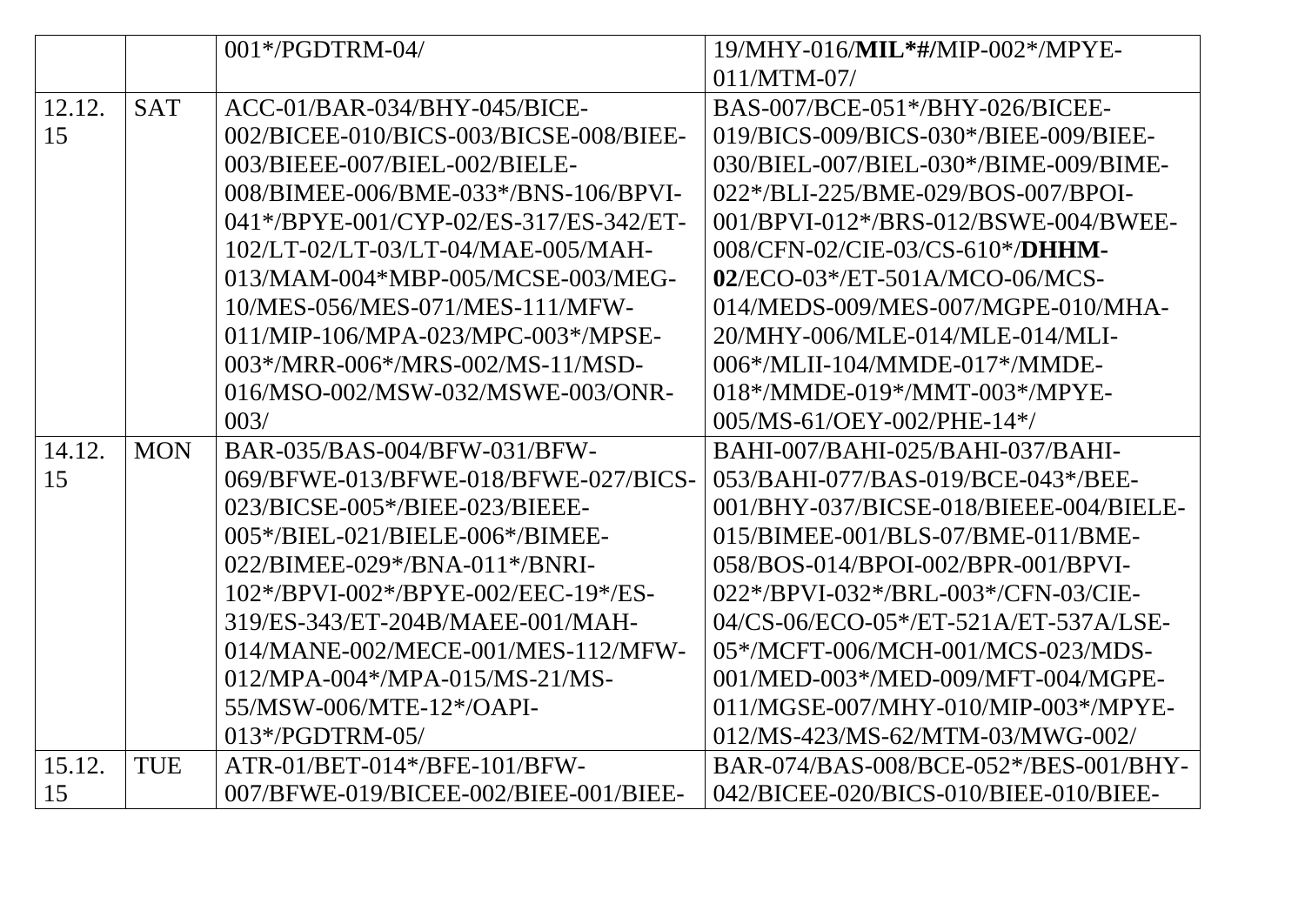|        |            | 004/BIMEE-009/BLS-3P\$/BME-007/BNA-    | 036*/BIEL-008/BIME-018/BLS-3P\$/BLIE- |
|--------|------------|----------------------------------------|---------------------------------------|
|        |            | 012*/BNS-014/BNS-107/BPC-005*/BPVI-    | 226/BME-030/BPOI-003/BPVI-013*/BRS-   |
|        |            | 042*/ECO-02*/ES-344/ET-523C/MAEE-      | 014/BSWE-005/BWEE-012*/CIE-05/DHHM-   |
|        |            | 002/MAH-015/MBM-013/MBME-              | 03/ET-501B/MCO-07/MEDS-010/M ES-      |
|        |            | 001/MBME-005/MBOI-003/MPB-006/MCSE-    | 008/MGPE-012/MHY-011/MLI-007*/MLIE-   |
|        |            | 004/MCT-014/MEG-12/MES-072/MES-        | 101/MMDE-028*/MMDE-033*/MMDE-         |
|        |            | 113/MFW-013/MHD-13*/MHD-17/MINE-       | 038*/MMT-006*/MPYE-006/MS-424/MS-     |
|        |            | 018/MINE-050/MINI-020/MINI-045/MIP-    | 63/MTM-04/MWG-008/PGDACP-01/PHE-      |
|        |            | 107/MIR-030*/MPC-005*/MPP-001/MPSE-    | $15*/RDR-001/$                        |
|        |            | 004*/MRRE-007*/MRRE-008*/MRRE-         |                                       |
|        |            | 009*/MRRE-010*/MRS-004/MS-22/MS-       |                                       |
|        |            | 51/MSD-017/MSO-003/MSW-007/MVE-        |                                       |
|        |            | 002/MVP-002/OLPI-002*/RLE-001/         |                                       |
| 16.12. | <b>WED</b> | AWR-01*/BAR-039/BFEE-101/BFW-          | BAHI-008/BAHI-026/BAHI-039/BAHI-      |
| 15     |            | 012/BFWE-014/BFWE-020/BFWE-028/BHY-    | 054/BAHI-078/BAS-012/BES-002/BET-     |
|        |            | 046/BICE-010/BICEE-005/BICS-014/BIEEE- | 024*/BFW-032/BICEE-021/BIMEE-002/BLS- |
|        |            | $013/BIEL-012/BIMEE-015/BLP-001*/BME-$ | 3P\$/BME-059/BOS-008/BPOI-004/BPR-    |
|        |            | $016/BNA-013*/BNRI-103*/BPVI-$         | 002/BPVI-023*/BPVI-033*/BRL-004*/BRS- |
|        |            | 003*/BRPA-101*/CYP-03/DCE-01/ECO-      | 015/CS-63*/ET-202A/MCFT-002/MCS-      |
|        |            | 12*/ET-502A/JMC-01/MAE-004/MAH-        | 024/MDS-002/MED-006/MGPE-013/MGSE-    |
|        |            | $016/MANE-003/MBM-006/MBM-$            | 009/MHY-008/MIP-004*/MLE-015/MLE-     |
|        |            | 009/MBME-004/MBME-009/MBME-            | 025/MLIL-001\$*/MPYE-013/MRS-005/MS-  |
|        |            | 022/MEC-008/MES-114/MFN-001/MFP-       | 425/MS-64/PHE-4/PHE-5/RDR-002/TS-02/  |
|        |            | 01/MFW-009/MFW-056/MFW-069/MHD-        |                                       |
|        |            | 14*/MHD-18/MIN-004/MINE-017/MINI-      |                                       |
|        |            | 004/MINI-005/MINI-019/MINI-025/MINI-   |                                       |
|        |            | 030/MIR-031*/MLIL-001\$*/MPA-          |                                       |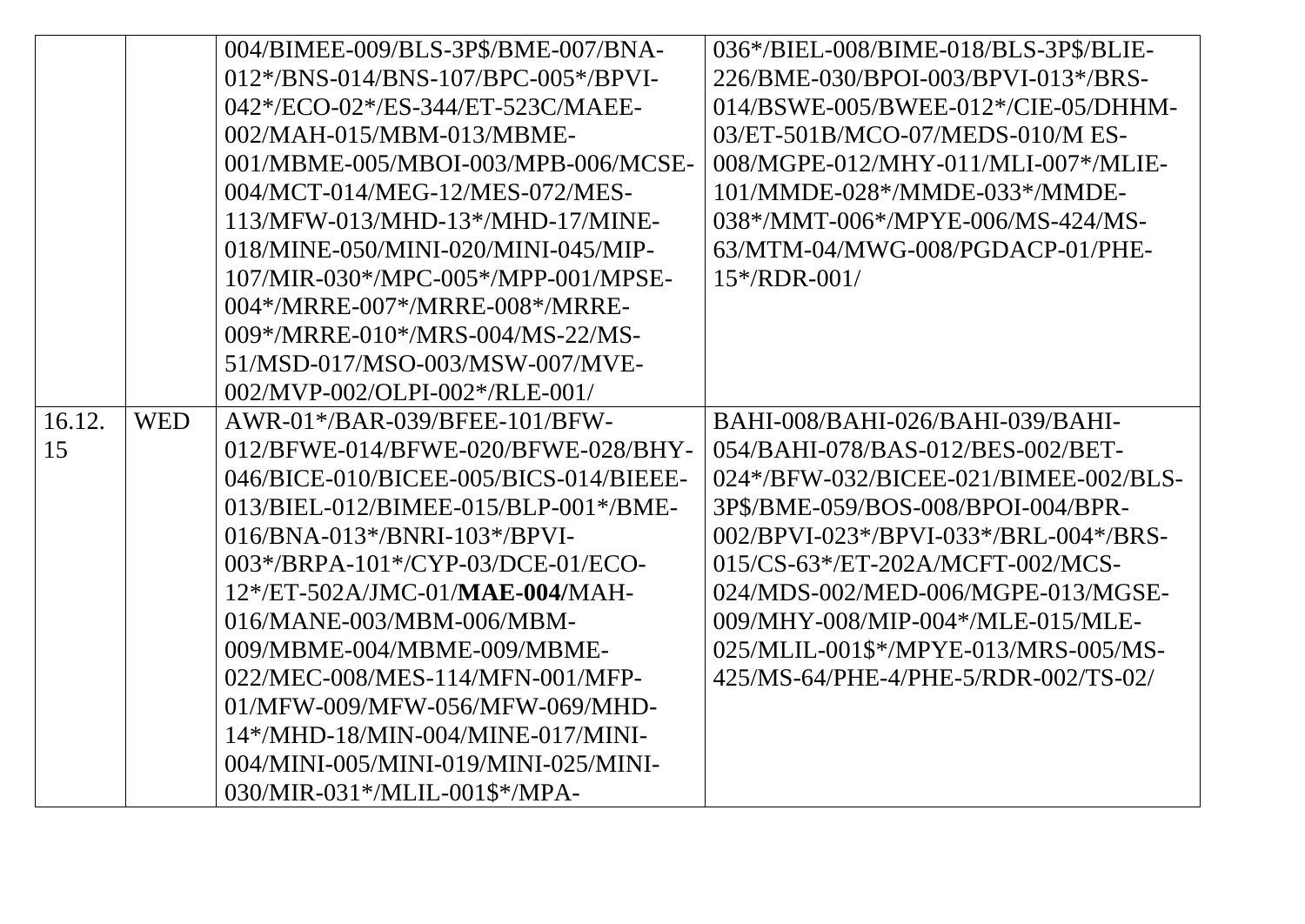|              |            | 005*/MPA-016/MRD-102/MRS-008/MS-<br>23/MS-56/MST-001/MSW-008/RLE-<br>$002/RMT-011/$                                                                                                                                                                                                                                                                                                                                                                                                                                                                                                                               |                                                                                                                                                                                                                                                                                                                                                                                                                                                                            |
|--------------|------------|-------------------------------------------------------------------------------------------------------------------------------------------------------------------------------------------------------------------------------------------------------------------------------------------------------------------------------------------------------------------------------------------------------------------------------------------------------------------------------------------------------------------------------------------------------------------------------------------------------------------|----------------------------------------------------------------------------------------------------------------------------------------------------------------------------------------------------------------------------------------------------------------------------------------------------------------------------------------------------------------------------------------------------------------------------------------------------------------------------|
| 17.12.<br>15 | <b>THU</b> | BAP-001*/BCS-051/BFE-102/BFW-<br>008/BFW-057/BFWE-021/BFWE-029/BHY-<br>057/BICEE-016/BICS-027*/BICSE-<br>013/BIEE-011/BIEE-027*/BIEL-026*/BIELE-<br>014/BIME-008/BLS-3P\$/BME-012/BME-<br>$034*/BNA-015*/BNMI-002/BNS-108/BPVI-$<br>043*/DCE-02/ECO-08*/ES-345/ET-<br>502B/JMC-02/LSE-07*/MAH-017/MBME-<br>007/MBMI-001/MBMI-008/MBP-007/MCNE-<br>071/MCTE-018/MEG-14/MES-073/MES-<br>115/MFN-004/MFP-02/MFW-016/MFW-<br>058/MFW-068/MHD-15*/MHD-19/MINE-<br>022/MINI-044/MIP-108/MIR-032*/MLIL-<br>002\$*/MMD-081/MNR-001*/MPC-<br>$0.06*$ /MPP-002/MPSE-005*/MRD-103/MS-<br>24/MS-52/MSO-004/RESHIST-01RPC-001/ | BARE-072/BARE-073/BARE-074/BARE-<br>075/BAS-003/BCEE-052*BES-004/BHM-<br>001/BICEE-003/BIEEE-014/BIMEE-<br>016/BIMEE-031*/BME-060/BLS-3P\$/BPOI-<br>005/BPR-003/BPVI-014*/BRL-010/BRS-<br>016/BSWE-006/CHE-05*/ES-213/ET-<br>522/MCFT-007/MCS-034/MEDS-011/MFT-<br>007/MFT-008/MFT-009/MFT-010/MGPE-<br>015/MHY-022/MLIE-102/MLIL-002\$*/MMD-<br>051/MMDE-029*/MMDE-034*/MMDE-<br>039*/MMT-008/MPYE-007/MRS-003/MS-<br>422/MS-65/MTM-08/MWG-006/PGDACP-<br>$02/RDR - 003/$ |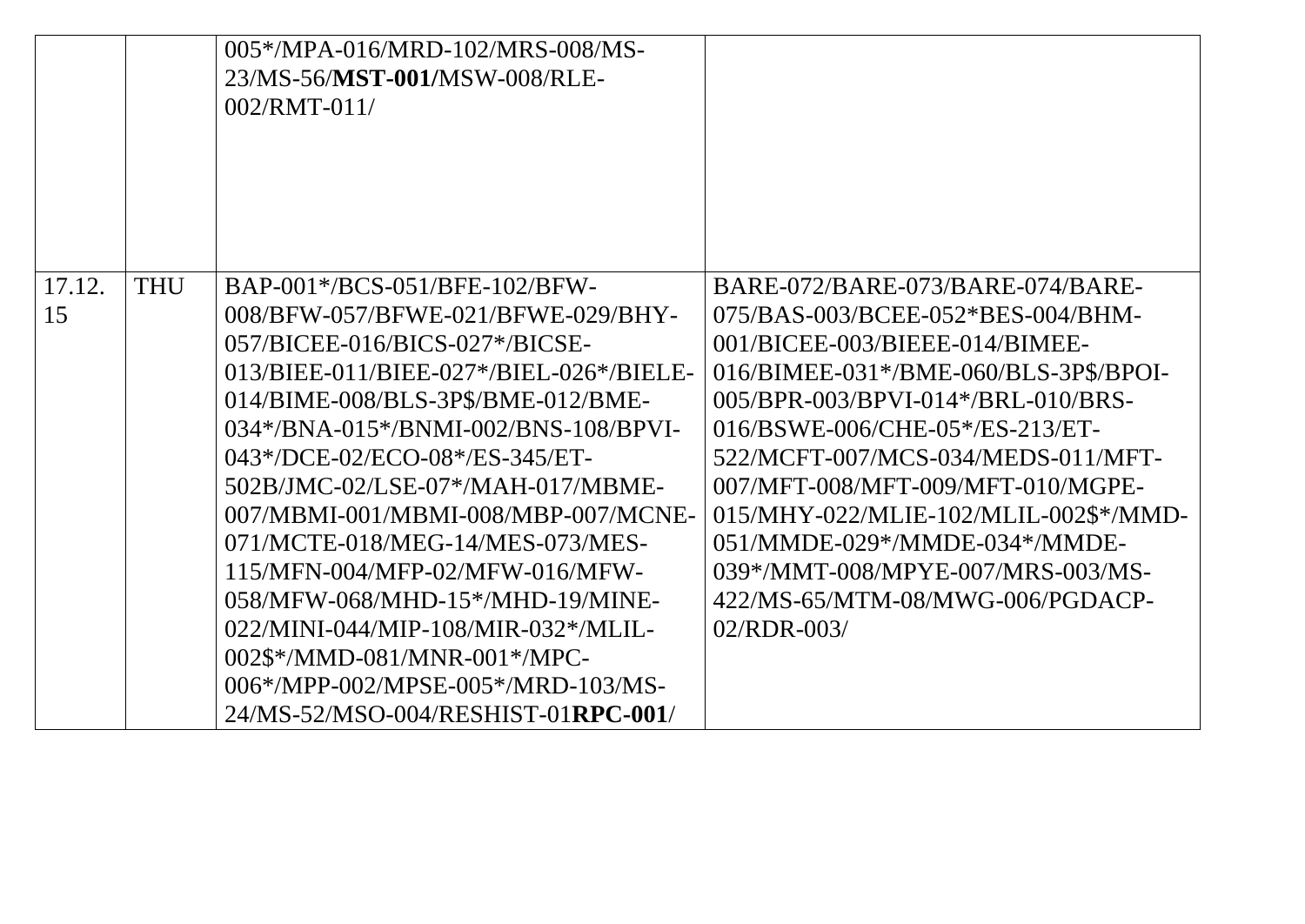| 18.12. | <b>FRI</b> | AST-01*/BAS-022/BCE-044*/BCS-          | BAH-027/BAHI-009/BAHI-041/BAHI-         |
|--------|------------|----------------------------------------|-----------------------------------------|
| 15     |            | 052/BFEE-102/BFW-010/BFW-041/BFW-      | 055/BAHI-076/BES-008/BFW-033/BHM-       |
|        |            | 056/BICEE-012/BICSE-014/BIEE-015/BIEL- | 002/BHY-032/BICE-023*/BICEE-001/BICS-   |
|        |            | 027*/BIELE-010/BIMEE-010/BLS-3P\$/BME- | 033*/BIEL-033*/BIMEE-005/BLIE-228/BLS-  |
|        |            | 014/BME-056*/BNA-016*/BNMI-001/BNRI-   | 3P\$/BME-044*/BNMI-008/BOS-009/BPOI-    |
|        |            | 104*/BPVI-004*/BPY-012/CYP-04/DCE-     | 006/BPVI-024*/BPVI-034*/BRS-017/CS-     |
|        |            | 03/DECE-02/ES-334/ET-204A/ET-          | 66*/ECO-14*/ET-524A/ET-534A/MCS-        |
|        |            | 507B/JMC-03/MAH-018/MANE-004/MBM-      | 035/MDS-003/MED-005*/MGPE-016/MGS-      |
|        |            | 008/MBM-014/MBME-003/MCTE-019/MDE-     | 001/MHY-012/MIP-005*/MLIL-003\$*/MPYE-  |
|        |            | 411/MECE-003/MEG-07/MES-031/MES-       | 014/MS-494/MS-66/MTE-04/MTE-05/MTM-     |
|        |            | 048/MFN-002^/MFP-03/MFW-007/MFW-       | 09/RDR-004/TS-04/                       |
|        |            | 030/MFW-057/MFW-070/MHD-16*/MHD-       |                                         |
|        |            | 20/MHI-06/MINI-043/MIR-033*/MLIL-      |                                         |
|        |            | 003\$*/MPA-006*/MPA-017*/MS-25/MS-     |                                         |
|        |            | 53/MST-002/MSWE-001/MVE-003*/MVP-      |                                         |
|        |            | $003/RPS - 001/$                       |                                         |
| 19.12. | <b>SAT</b> | AEC-01/BAR-024/BAS-005/BESE-046/BET-   | BARE-076/BARE-077/BARE-078/BARE-        |
| 15     |            | 015*/BFEE-103/BFW-009/BICEE-022/BICS-  | 079/BAS-013/BCEE-061*/BES-009/BHY-      |
|        |            | 020/BIMEE-011/BLPI-002*/BLS-3P\$/BME-  | 038/BICE-005/BICS-031*/BICSE-015/BIEE-  |
|        |            | 015/BME-050*/BNA-017*/BNS-109/BPVI-    | 020/BIEE-031*/BIEL-031*/BIELE-016/BIME- |
|        |            | 044*/DCE-04/ECO-01*/ET-202B/JMC-       | 005/BIME-015/BME-061/BLS-3P\$/BNMI-     |
|        |            | 04/MBMI-002/MBMI-005/MCMM-             | 009/BPOI-007/BPR-005/BPVI-015*/BRL-     |
|        |            | 001/MCN-082/MCTE-020/MDE-412/MEG-      | 011/BRS-020/CHE-09*/ES-201/ET-525/ET-   |
|        |            | 08/MES-032/MES-074/MFN-005/MFP-        | 531B/MCFT-003/MCH-002/MCS-041/MDS-      |
|        |            | 04/MFW-001/MFW-029/MFW-059/MFW-        | 004/MEDSE-015/MGP-001/MGSE-010/MHY-     |
|        |            | 072/MHS-011/MIR-034*/MLIL-004\$*/MMD-  | 013/MLE-016/MLE-026/MLIE-103/MLIL-      |
|        |            | 082/MPC-004*/MPP-03/MPSE-006*/MRD-     | 004\$*/MMD-052/MMDE-030*/MMDE-          |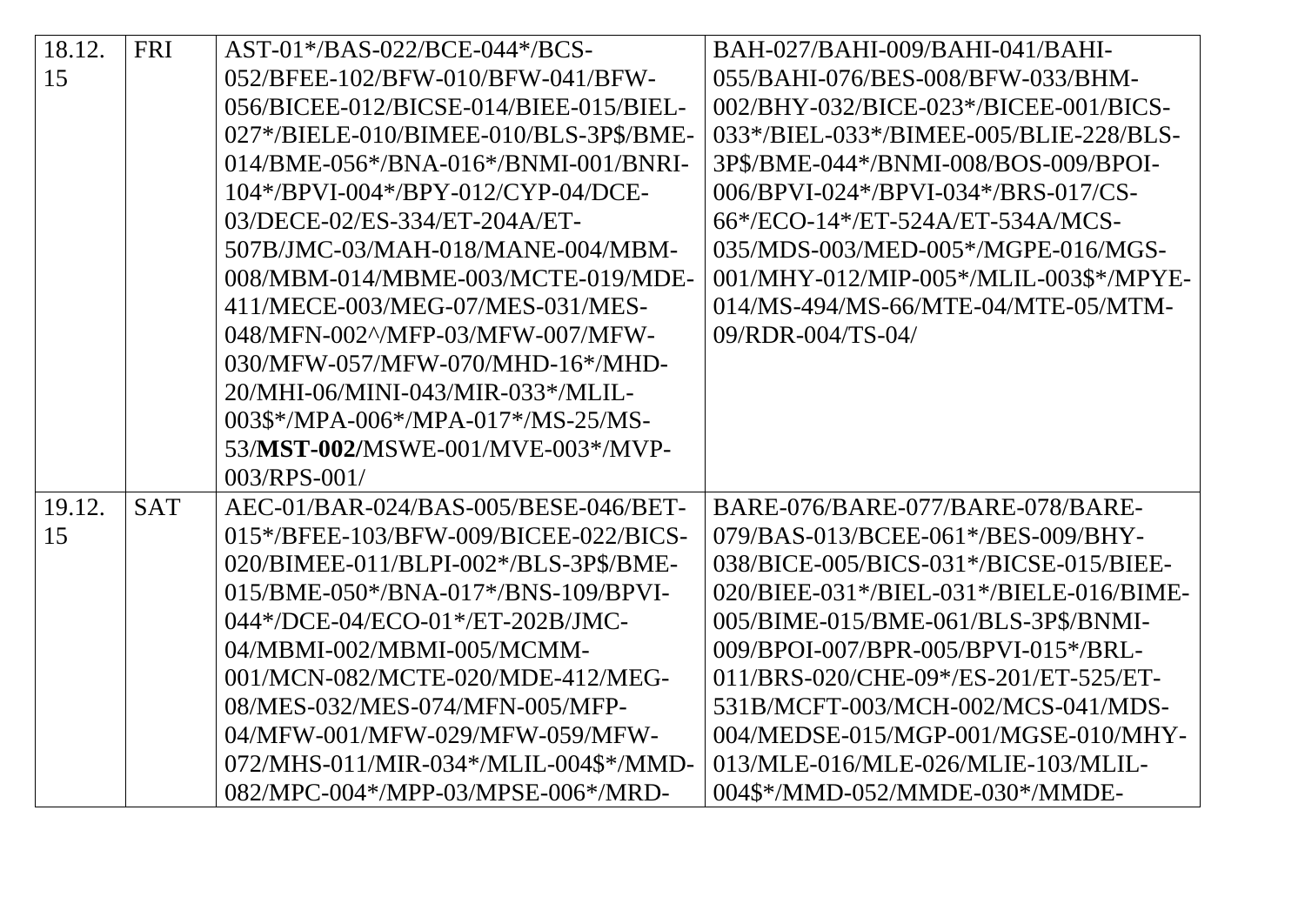|        |            | 004/MS-26/MS-54/MSOE-001/MSWE-         | 035*/MMDE-040*/MMT-009@/MPYE-           |
|--------|------------|----------------------------------------|-----------------------------------------|
|        |            | 002/OIEE-001*/RESHIST-04/RMT-012/RPC-  | 015/MS-495/MS-68/MTE-14*/MTM-10/RDR-    |
|        |            | 002/                                   | $005/TS-05/$                            |
| 21.12. | <b>MON</b> | BAPI-001*/BAR-025/BAS-017/BET-         | BAH-028/BAHI-010/BAHI-042/BAHI-         |
| 15     |            | 036*/BFEE-104/BFW-011/BFW-040/BFW-     | 056/BAHI-079/BAS-020/BCE-024*/BCE-      |
|        |            | 058/BICE-025/BICS-015/BIEEE-010/BIEL-  | 025*/BCS-012/BEE-002/BES-010/BHY-       |
|        |            | 013/BIMEE-017/BIMEE-030*/BNA-          | 033/BICE-014/BICSE-016/BIEEE-016/BIELE- |
|        |            | 018*/BNA-025*/BNMI-003/BNRI-105*/BLS-  | 017/BIME-013/BLE-001/BLIE-229/BLS-      |
|        |            | 3P\$/BPVI-005*/DCE-05/ECO-09*/ES-      | 3P\$/BME-013/BNMI-010/BOS-010/BPVI-     |
|        |            | 335/ET-508A/MANE-005/MBM-018/MDE-      | 025*/BPVI-035*/BRS-021/CS-60/DDHM-      |
|        |            | 413/MEC-009/MES-033/MES-047/MFN-       | $01$ //ES-202/ET-534C/GR-1/LSE-10/MED-  |
|        |            | 003^/MFP-005/MFW-002/MFW-031/MFW-      | 002/MFW-017/MFW-033/MGP-002/MGS-        |
|        |            | 050/MFW-071/MHI-08/MHS-014/MIR-        | 002/MGY-001*/MHY-024/MIP-006*/MLIL-     |
|        |            | 035*/MLIL-005\$*/MNR-002*/MPA-         | 005\$*?MMTE-005*/MPYE-016/MRS-          |
|        |            | 007*/MPA-018*/MRD-101/MS-27/MS-        | 020/MS-91/MSEI-021*/MTM-11/MWG-         |
|        |            | 57/MS-611/MST-003/OLG-001/PGDT-        | 003/OEE-001/PGDACP-03/RDR-006/RSO-      |
|        |            | $01/PHE-09*/RPS-02/RTT-001/$           | 001/                                    |
| 22.12. | TUE        | BAS-006/BCE-034*/BCS-053/BES-          | BAS-009/BES-012/BHY-039/BICE-006/BICS-  |
| 15     |            | 051/BESE-065/BFW-001/BFW-035/BFW-      | 024/BICS-037*/BIEE-024/BIEE-038*/BIEL-  |
|        |            | 051/BICEE-013/BICS-034*/BICSE-         | 023/BIEL-037*/BLE-002/BME-017/BME-      |
|        |            | 004/BIEE-017/BIEL-034*/BIELE-001/BIME- | 053/BNMI-011/BLS-4P\$/BPVI-016*/BRL-    |
|        |            | 011/BLS-4P\$/BNA-022*/BNS-110/BPCE-    | 012/BRS-023/CS-64/ES-203/ET-523B/FWE-   |
|        |            | 014*/BPCE-015*/BPCE-017*/BPVI-         | $01*/GR$ -2/MCFTE-001/MCFTE-002/MCFTE-  |
|        |            | 045*/BRS-019/CS-05/CYP-05/ET-505/LSE-  | 003/MDS-005/MFW-018/MFW-034/MFW-        |
|        |            | 13/MCC-005*/MCMM-002/MCSE-011/MDE-     | 073/MGP-003/MGSE-013/MHY-014/MLIE-      |
|        |            | 414/MES-034/MES-046/MFN-007/MFW-       | 104/MLIL-006\$*/MMD-054/MMTE-           |
|        |            | 003/MFW-032/MFW-043/MFW-051/MHS-       | 001*/MRS-023/MS-92/MSEI-022*/MTM-       |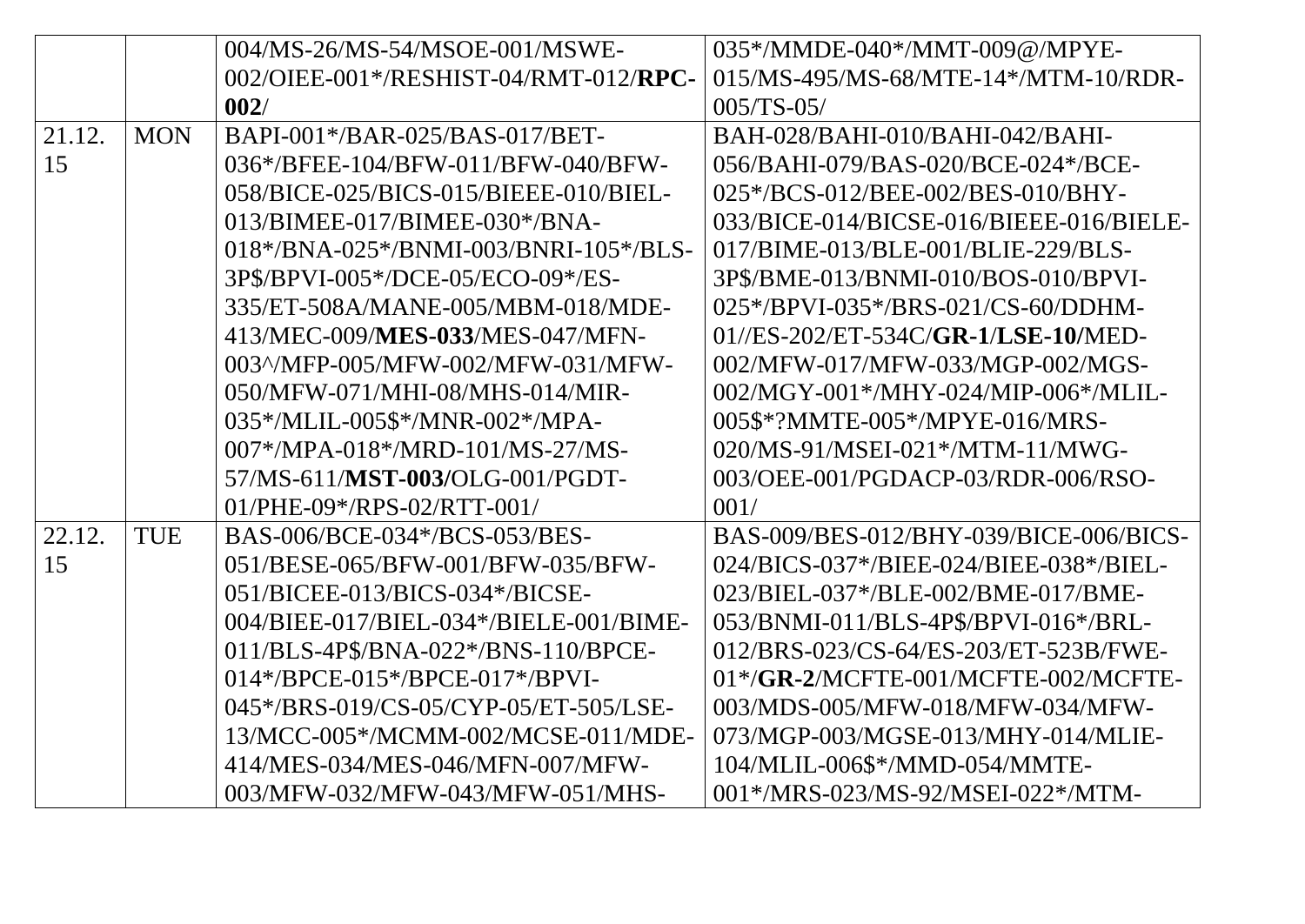|        |            | 015/MIR-036*/MLIL-006\$*/MMD-083/MPA- | 12/MWG-011/OEY-003/RDR-007/RSO-002/    |
|--------|------------|---------------------------------------|----------------------------------------|
|        |            | 025/MPP-04/MPSE-007*/MRDE-101/MS-     |                                        |
|        |            | 28/MS-41/MS-58/MSOE-002/MSW-          |                                        |
|        |            | 010/MVE-004*/MVP-004/PGDT-2/RTS-      |                                        |
|        |            | 001/RTT-003/                          |                                        |
| 23.12. | <b>WED</b> | BAR-029/BCE-033*/BCS-054/BES-         | BAHI-011/BAHI-043/BAHI-057/BAHI-       |
| 15     |            | 052/BFW-002/BFW-036/BFW-052/BHY-      | 080/BCE-045*/BCS-061*/BEG-004/BES-     |
|        |            | 047/BICEE-014/BICSE-007/BIEE-         | 016/BFW-013/BHY-034/BICEE-023/BICS-    |
|        |            | 012/BIELE-002/BLIE-227(P)/BLPI-       | 018/BIEE-018/BIEL-016/BIMEE-012/BLE-   |
|        |            | 003*/BME-019/BME-062/BNA-023*/BNMI-   | 003/BLIE-227(P)/BLS-4P\$/BNMI-012/BOS- |
|        |            | 005/BNRI-106*/BNS-031/BLS-4P\$/BPVI-  | 011/BPVI-026*/BPVI-036*/BRS-024/CS-    |
|        |            | 006*/ECO-11*/ES-361/ET-201B/MCTE-     | 69*/DDHM-02/ES-204/ET-508B/IBO-02/LSE- |
|        |            | 021/MDE-418/MEC-006/MES-041/MFN-      | 06*/MDS-007/MED-007*/MFW-019/MFW-      |
|        |            | 008^/MFW-008/MFW-025/MFW-044/MFW-     | 035/MFW-074/MGP-004/MGS-003/MHY-       |
|        |            | 052/MHS-016/MIR-037*/MLIL-007\$*/MMD- | 023/MIP-007*/MLIL-007\$*/MMTE-006*/MS- |
|        |            | 085/MPA-024/MS-29/MS-42/MS-612/MST-   | 93/MSEI-023*/MTE-08*/MTM-13/RDR-       |
|        |            | 004/MSW-011/OLG-002/PGDT-03/PHE-      | $008/WED-01*/$                         |
|        |            | 06*/RDD-06/RPS-003/RTT-002/           |                                        |
| 26.12. | <b>SAT</b> | BAPI-002*/BAR-014/BCS-055/BES-        | BAHI-012/BAHI-044/BAHI-082/BCE-        |
| 15     |            | 053/BESE-066/BET-016*/BFLI-001/BFW-   | 046*/BES-017/BFW-014/BFW-042/BFW-      |
|        |            | 003/BFW-037/BFW-053/BHY-048/BICE-     | 059/BGLI-001/BGLI-002/BHY-040/BICE-    |
|        |            | 026/BICS-021/BIEE-021/BIEL-019/BIME-  | 017/BICS-019/BICSE-006*/BIEE-019/BIEL- |
|        |            | 010/BJLI-001*/BME-018/BNA-024*/BNMI-  | 017/BIMEE-018/BIMEE-032*/BLE-004/BME-  |
|        |            | 006/BLIE-227(P)/BLS-4P\$/BPCE-        | 006/BME-054*/BNMI-013/BLS-4P\$/BLIE-   |
|        |            | 011*/BPCE-013*/BPCE-018*/BPCE-        | 227(P)/BPVI-017*/BRL-013/BRS-025/CS-   |
|        |            | 019*/BPCE-021*/BPV-046*/CNSAH-001/CS- | 612*//ES-211/ET-531A/GR-4/MCFT-        |
|        |            | 70/CYP-06/DTG-001/ET-536B/ET-         | 004/MCH-003/MCS-015/MDS-008/MFW-       |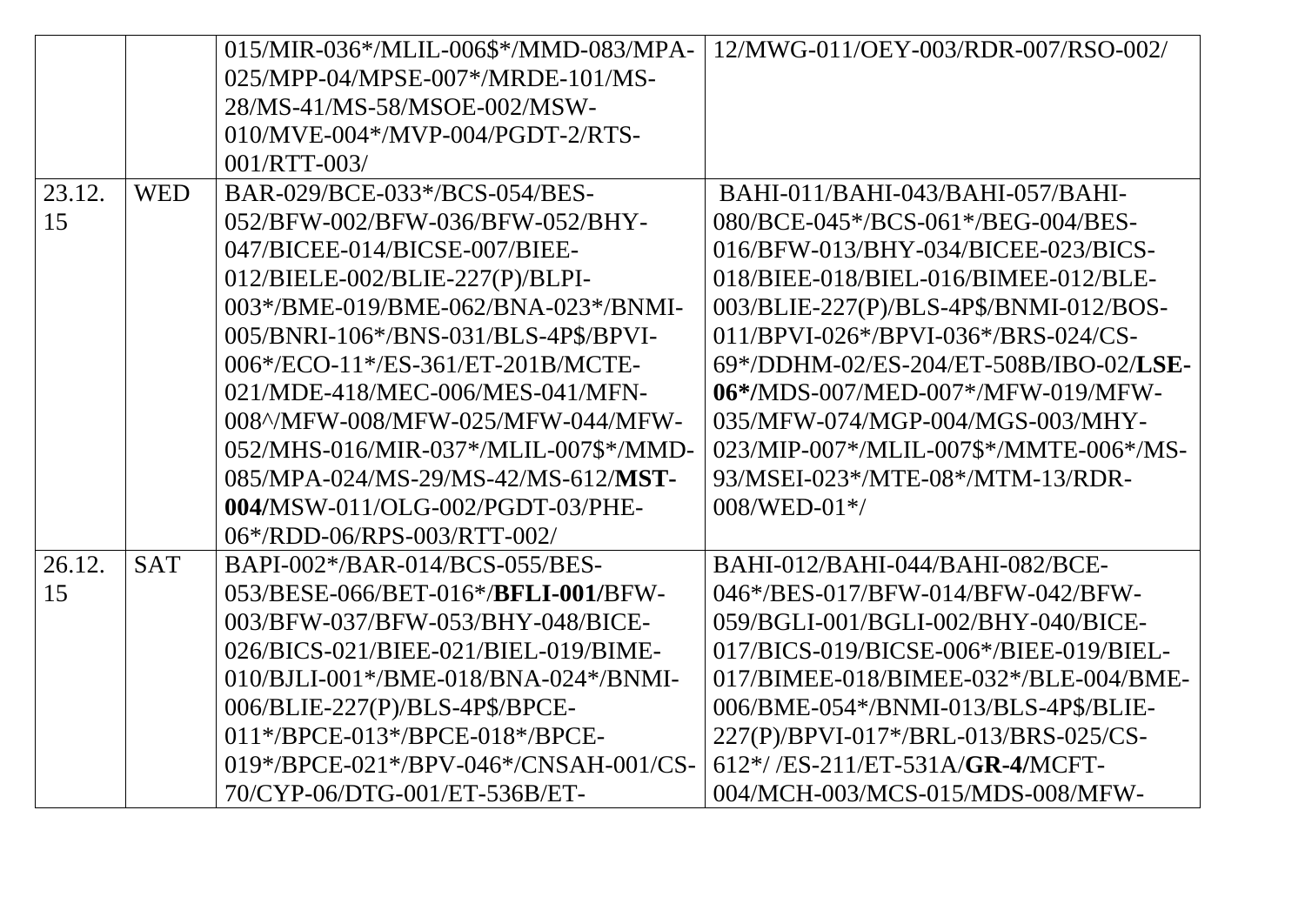|        |            | 581B/LSE-02*/MCC-06/MCMM-003/MCTE-      | 020/MFW-036/MFW-060/MFW-075/MGPE-                                                |
|--------|------------|-----------------------------------------|----------------------------------------------------------------------------------|
|        |            | 037/MDE-415/MES-042/MES-081/MFN-        | 006/MGY-002*/MHY-015/MIR-011/MLIE-                                               |
|        |            | 006/MFW-005/MFW-026/MFW-045/MFW-        | 105/MMDE-055/MMDE-056/MMDE-                                                      |
|        |            | 053/MFW-065/MHS-017/MIR-038*/MMD-       | 057/MMTE-002*/MS-94/MSE-024/MWG-                                                 |
|        |            | 086/MNRE-015*/MPA-026/MPSE-008*/MS-     | 009/NES-101/OCD-001/OCD-002/OCD-                                                 |
|        |            | 43/MSOE-003/MST-005/MSWE-041/MVE-       | 003/OCD-004/OULE-001/RDR-009/RSOE-                                               |
|        |            | 005/MVEI-011/OSEI-041*/OVA-001^/PGDT-   | $002/WED-02*/$                                                                   |
|        |            | 04/RDD-07/RPCE-006/RTT-004/             |                                                                                  |
| 28.12. | <b>MON</b> | BAR-015/BES-054/BET-026*/BFLI-          | BAQ-001/BCS-040/BEG-005/BES-018/BFW-                                             |
| 15     |            | 002/BFW-004/BFW-054/BFW-038/BHY-        | 015/BFW-043/BFW-060/BGLI-003/BHY-                                                |
|        |            | 049/BHY-050/BHY-051/BICE-013/BICSE-     | $035/BICE-024\frac{*}{BICE-024/BICSE-017/BIEE-017}{BIEE-024/BICSE-017/BIEE-017}$ |
|        |            | 001/BIEEE-017/BIEL-018/BIME-012/BJLI-   | 013/BIEE-032*/BIELE-011/BIME-                                                    |
|        |            | 002*/BJM-001/BME-021/BME-063/BNA-       | 023*/BIME-031/BNMI-014/BLS-4P\$/BLIE-                                            |
|        |            | 031/BNMI-007/BNRI-107*/BNS-032/BNS-     | 227(P)/BOS-012/BPVI-027*/BPVI-037*/BRS-                                          |
|        |            | 111/BLS-4P\$/BLIE-227(P)/BPVI-007*/CHR- | 013/DDHM-03/ES-212/ET-301A/ET-                                                   |
|        |            | 11/CS-71/DECE-03/DTG-002/ECO-07*/ES-    | 534B/GR-5/LSE-01*/MCS-042/MED-                                                   |
|        |            | 362/ET-521C/MCTE-023/MDE-416/MEC-       | 004*/MFW-021/MFW-037/MFW-046/MFW-                                                |
|        |            | 007/MES-043/MES-082/MFN-006/MFW-        | 061/MFW-076/MGPE-007/MGS-004/MIR-                                                |
|        |            | 006/MFW-027/MFW-040/MFW-054/MFW-        | 012/MMTE-007*/MRP-001/MS-95/MSEI-                                                |
|        |            | 067/MHS-018/MIR-039*/MMD-087/MPA-       | 025*/MTM-14/NES-102/OULE-002/RDR-010/                                            |
|        |            | 027/MRDE-002/MS-44/MSTE-001MSWE-        |                                                                                  |
|        |            | 042/MVEI-012/OSEI-042*/OVA-002^/PHE-    |                                                                                  |
|        |            | $07*/RPF-001/RPS-004/$                  |                                                                                  |
|        |            |                                         |                                                                                  |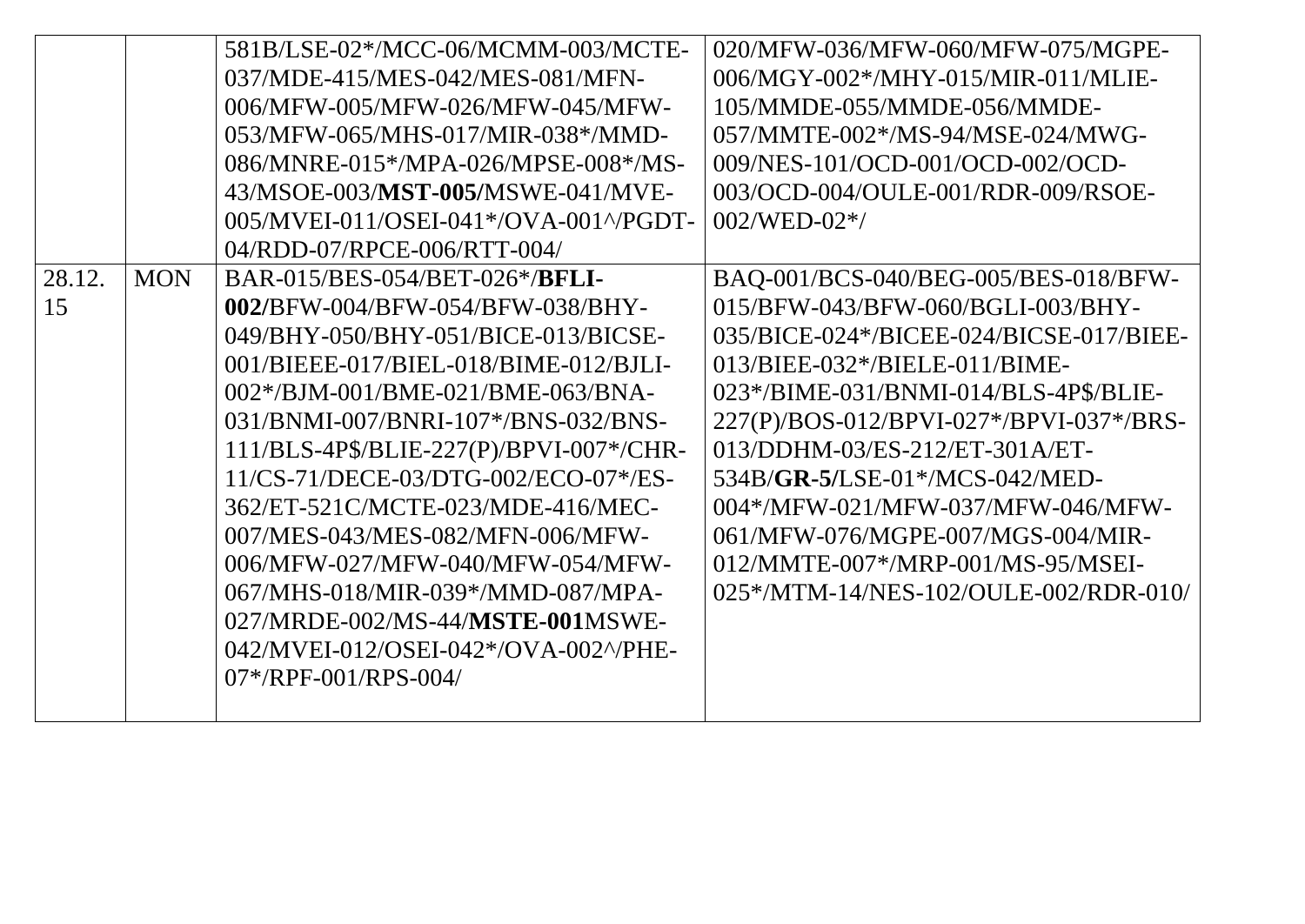| 29.12.15 | <b>TUE</b> | BAR-004/BES-055/BET-037*/BFLI-      | BAHI-013/BAHI-045/BAL-          |
|----------|------------|-------------------------------------|---------------------------------|
|          |            | 003/BFW-006/BICE-012/BICS-          | 001/BAQ-002/BCS-041/BES-        |
|          |            | 017/BIEE-025/BIEL-015/BIME-         | 019/BFW-016/BFW-044/BFW-        |
|          |            | 019/BJLI-003*/BLP-004*/BME-         | 061/BHY-041/BICE-021/BICE-      |
|          |            | 020/BNA-041/BNM-001/BPHE-           | 028*/BICS-025/BICS-035*/BIEE-   |
|          |            | 101/BLS-4P\$/BLIE-227(P)/CDM-       | 014/BIEL-024/BIEL-035*/BIMEE-   |
|          |            | 01/CHR-12/CNSAH-002/CS-62*/DTG-     | 020/BLS-4P\$/BLIE-227(P)/BOS-   |
|          |            | 003/ECO-10*/ES-363/ET-301B/MCC-     | 015/BPVI-018*/BRS-022/CS-       |
|          |            | 007*/MCMM-004/MCTE-024/MDE-         | 68//ES-221/ES-221®//ET-524B/GR- |
|          |            | 417/MES-044/MES-083/MFW-            | $6$ /LSE-09/MDS-009/MED-        |
|          |            | 014/MFW-028/MFW-041/MFW-            | 008*/MFW-022/MFW-038/MFW-       |
|          |            | 066/MHS-019/MIR-040*/MPSE-          | 047/MFW-062/MFW-077/MGPE-       |
|          |            | 009*/MRDE-003/MS-45/MSOE-           | 009/MGY-003*/MIP-008*/MIR-      |
|          |            | 004/MSWE-043/MVEI-013/ODN-          | 013/MLIE-106/MMDE-061/MMDE-     |
|          |            | 001^/OICS-001*/OIEE-002*/OIEL-      | 065/MMDE-071/MMDE-              |
|          |            | 002*/OMU-001^/OMU-005^/OSE-         | 075/MMTE-003*/MRP-002/MS-       |
|          |            | 043/OTH-001^/OVA-003^/PHE-1/PHE-    | 96/MSEI-026*/NES-103/OCDF-      |
|          |            | 2/RMU-002/RTS-003/                  | 001/OUL-003/RDR-011/RSOE-       |
|          |            |                                     | $003/WED-03*/$                  |
| 30.12.15 | <b>WED</b> | BAPI-003*/BAR-005/BCS-062/BES-      | BAHI-046/BAL-002/BAQ-           |
|          |            | 056/BET-017*/ <b>BFLI-004/</b> BFW- | 003/BCS-042/BEE-003/BEG-        |
|          |            | 005/BFW-039/BFW-055/BHY-            | 006/BES-020/BFW-017/BFW-        |
|          |            | 052/BICE-011/BICS-016/BIEE-         | 045/BFW-062/BHY-036/BICEE-      |
|          |            | 016/BIEL-014/BIME-034/BJLI-         | 004/BICS-038*/BICSE-002/BIEE-   |
|          |            | 004*/BJM-002/BME-022/BNA-           | 039*/BIEEE-001/BIEL-            |
|          |            | 051/BNM-002(T)/BLS-4P\$/BLIE-       | 038*/BIELE-003/BIME-            |
|          |            | 227(P)/BPVI-008*/CDM-002/CYP-       | 028*/BIMEE-003/BOS-013/BPVI-    |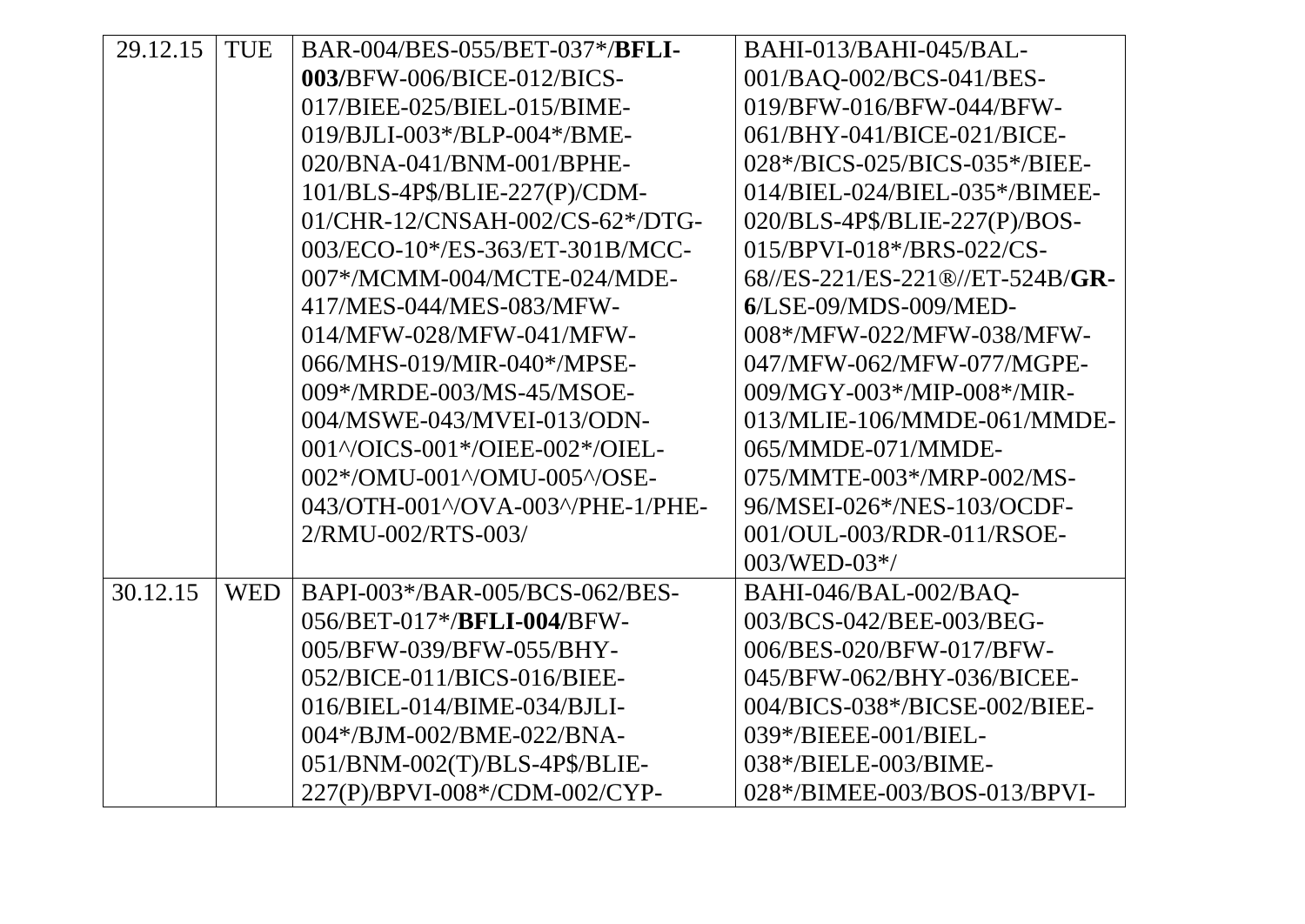| $07/DTG - 004/ECO - 06*/ES - 364/ET -$     | 028*/BPVI-038*/BLS-4P\$/BRL-   |
|--------------------------------------------|--------------------------------|
| 581A/LSE-12/MDE-419/MECE-                  | 015/CHE-10*/ECO-13*/ES-222/ES- |
| 004/MES-045/MES-084/MFN-                   | 222®/ET-507A/IBO-03/MCFT-      |
| $010^{\circ}/\text{MFW}$ -004/MFW-042/MFW- | 005/MCH-004/MCS-043/MFW-       |
| 055/MHSE-012/MHSE-013/MNRE-                | 023/MFW-039/MFW-048/MFW-       |
| $016*/MRDE-004/MS-46/MSTE-$                | 063/MFW-078/MGPE-014/MGS-      |
| $002/MSWE-044/MTE-06*/MVE-$                | 005/MIR-014/MMDE-062/MMDE-     |
| 006/MVEI-014/OSEI-044*/RMU-003/            | 066/MMDE-072/MMDE-             |
|                                            | 076/MMTE-004@/MRP-003/MS-      |
|                                            | 97/MSEI-27*/MTM-15/MWG-        |
|                                            | 004/NES-104/OEE-002/OULE-005/  |

| #MIL                                                                                             | BBHF/BMAF/BSKF/FAS/FBG/FEG-2/FGT/FKD/FML/FMT/FOR/FPB/FTG/FTM/FUD/ |  |
|--------------------------------------------------------------------------------------------------|-------------------------------------------------------------------|--|
|                                                                                                  |                                                                   |  |
| • $AWR(E)-1/AWR(H)-1$ : AWR(ENGLISH MEDIUM)/AWR(HINDI MEDIUM)                                    |                                                                   |  |
| • $AFW(E)-1/AFW(H)-1/BHDA-101$ : $AFW(ENGLISH MEDIUM)/AFW(HINDI MEDIUM)$                         |                                                                   |  |
| <b>DURATION OF EXAM-</b>                                                                         |                                                                   |  |
| *Duration of exam will be 2 hours for these courses and all other four credit courses except for |                                                                   |  |
| B.Ed. courses.                                                                                   |                                                                   |  |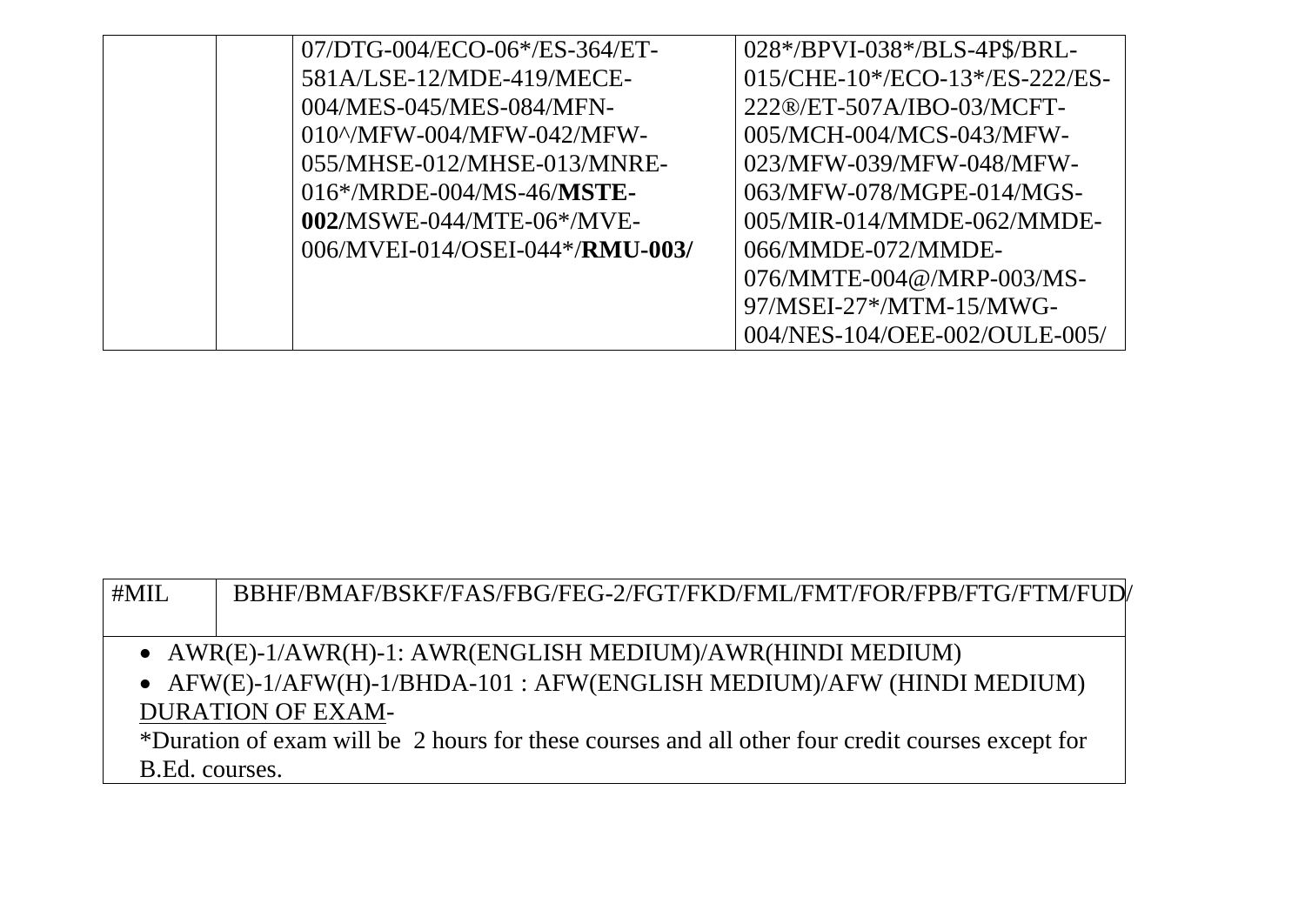@ Duration of exam will be one and a half hour.

^ Duration of exam will be two and a half hour.

.

 GROUP FOR EXAMINATION ARE ON THE BASIS OF COURSE REGISTRATION **OFFER** 

## **GROUP FOR EXAMINATION ARE ON THE BASIS OF COURSE REGISTRATION OFFER**

| $GR-1$ | EHD-1/EHD-5/EEG-1/BEGE-101/EPS-11/EHI-1/EHI-7/EEC-11/EPA-1/ESO-11/MTE- |
|--------|------------------------------------------------------------------------|
|        | $1*/BPY-001/$                                                          |
| $GR-2$ | EHD-2/EHD-8/BHDE-108/EEG-2/BEGE-102/EPS-12/BPSE-212/EHI-2/EEC-12/BECE- |
|        | 002/BPAE-102/ESO-12/ERD-1/BRDE-101/MTE-2*/BPY-003/                     |
| $GR-3$ | EHD-3/EEG-3/BEGE-103/EEG-8/BEGE-108/EHI-3/EEC-10/EEC-13/EPS-3/EPS-     |
|        | 8/EPA-3/ESO-13/MTE-7*/BPY-005/                                         |
| $GR-4$ | EHD-06/BHDE-106/EEG-5/BEGE-105/EPS-7/EHI-4/EEC-14/BECE-214/EPA-4/ESO-  |
|        | $14/MTE-9*/BPY-006/$                                                   |
| $GR-5$ | EHD-7/BHDE-017/EEG-6/EPS-15/EHI-5/EEC-5*/BECE-15/EPA-5/ESO-15/MTE-     |
|        | $11*/BPY-009/BULE-005/$                                                |
| $GR-6$ | EHD-4/EEG-4/BEGE-104/EEG-7/BEGE-107/EPS-6/EPA-9/EEC-6/BECE-016/EEC-    |
|        | 7/EHI-6/EPA-6/ESO-16/MTE-13*/BPY-011/BULE-006/                         |